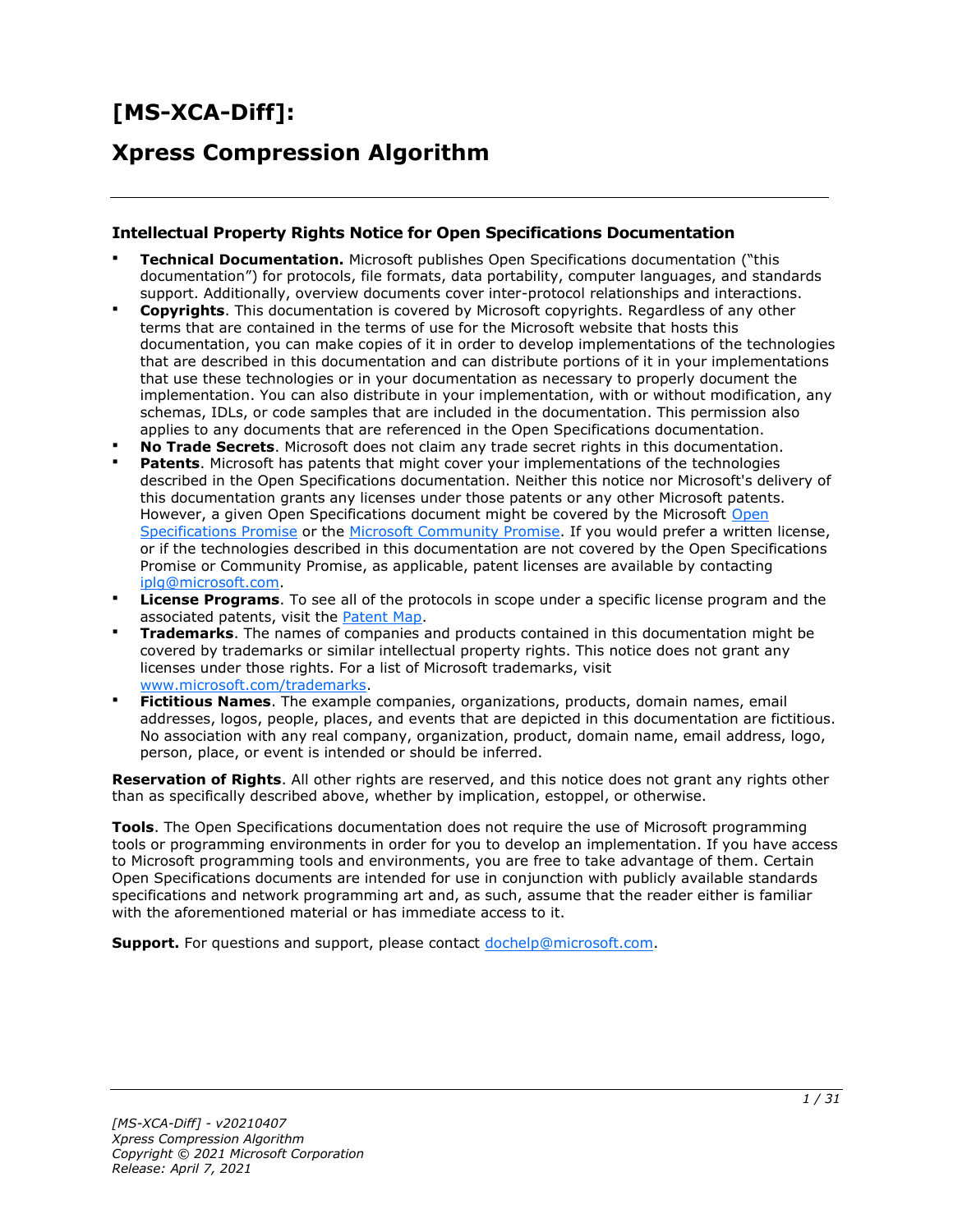# **Revision Summary**

| Date       | <b>Revision</b><br><b>History</b> | <b>Revision</b><br><b>Class</b> | <b>Comments</b>                                                                 |
|------------|-----------------------------------|---------------------------------|---------------------------------------------------------------------------------|
| 12/16/2011 | 1.0                               | New                             | Released new document.                                                          |
| 3/30/2012  | 1.0                               | None                            | No changes to the meaning, language, or formatting of the<br>technical content. |
| 7/12/2012  | 1.0                               | None                            | No changes to the meaning, language, or formatting of the<br>technical content. |
| 10/25/2012 | 2.0                               | Major                           | Significantly changed the technical content.                                    |
| 1/31/2013  | 2.0                               | None                            | No changes to the meaning, language, or formatting of the<br>technical content. |
| 8/8/2013   | 2.0                               | None                            | No changes to the meaning, language, or formatting of the<br>technical content. |
| 11/14/2013 | 2.1                               | Minor                           | Clarified the meaning of the technical content.                                 |
| 2/13/2014  | 2.1                               | None                            | No changes to the meaning, language, or formatting of the<br>technical content. |
| 5/15/2014  | 2.1                               | None                            | No changes to the meaning, language, or formatting of the<br>technical content. |
| 6/30/2015  | 3.0                               | Major                           | Significantly changed the technical content.                                    |
| 10/16/2015 | 3.0                               | None                            | No changes to the meaning, language, or formatting of the<br>technical content. |
| 7/14/2016  | 3.0                               | None                            | No changes to the meaning, language, or formatting of the<br>technical content. |
| 6/1/2017   | 3.0                               | None                            | No changes to the meaning, language, or formatting of the<br>technical content. |
| 9/15/2017  | 4.0                               | Major                           | Significantly changed the technical content.                                    |
| 9/12/2018  | 5.0                               | Major                           | Significantly changed the technical content.                                    |
| 3/4/2020   | 6.0                               | Major                           | Significantly changed the technical content.                                    |
| 8/26/2020  | 7.0                               | Major                           | Significantly changed the technical content.                                    |
| 4/7/2021   | 8.0                               | Major                           | Significantly changed the technical content.                                    |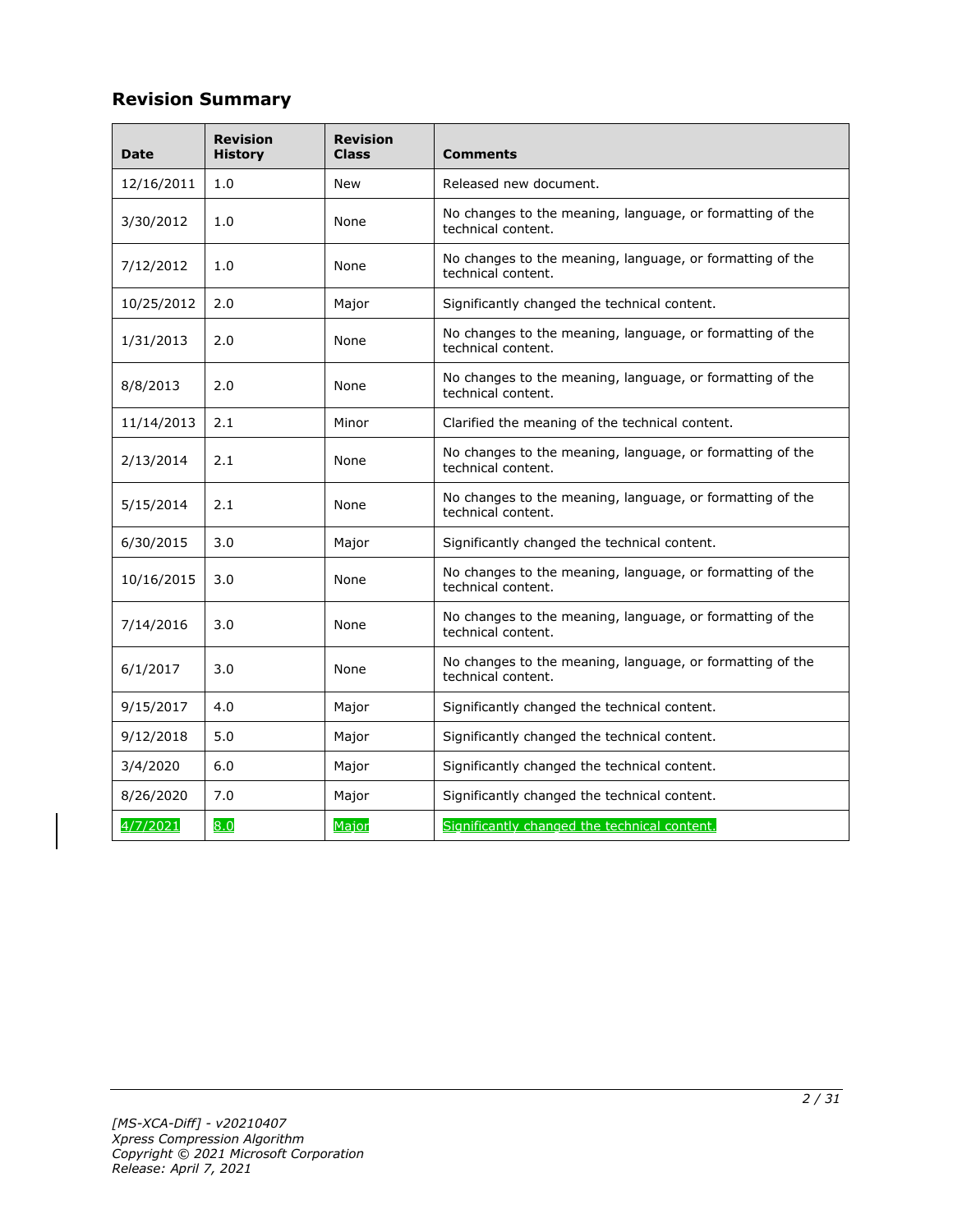# **Table of Contents**

| 1            |               |                    |  |
|--------------|---------------|--------------------|--|
|              | 1.1           |                    |  |
|              | 1.2           |                    |  |
|              | 1.2.1         |                    |  |
|              | 1.2.2         |                    |  |
|              | 1.3           |                    |  |
|              | 1.4           |                    |  |
|              | 1.5           |                    |  |
|              | 1.6           |                    |  |
| $\mathbf{2}$ |               |                    |  |
|              | 2.1           |                    |  |
|              | 2.1.1         |                    |  |
|              | 2.1.2         |                    |  |
|              | 2.1.3         |                    |  |
|              | 2.1.4         |                    |  |
|              |               | 2.1.4.1            |  |
|              |               | 2.1.4.2<br>2.1.4.3 |  |
|              | 2.2           |                    |  |
|              | 2.2.1         |                    |  |
|              | 2.2.2         |                    |  |
|              | 2.2.3         |                    |  |
|              | 2.2.4         |                    |  |
|              | 2.3           |                    |  |
|              | 2.3.1         |                    |  |
|              | 2.3.2         |                    |  |
|              | 2.3.3         |                    |  |
|              | 2.3.4         |                    |  |
|              | $2.4^{\circ}$ |                    |  |
|              | 2.4.1         |                    |  |
|              | 2.4.2         |                    |  |
|              | 2.4.3         |                    |  |
|              | 2.4.4         |                    |  |
|              | 2.5<br>2.5.1  |                    |  |
|              |               | 2.5.1.1            |  |
|              |               | 2.5.1.2            |  |
|              |               | 2.5.1.3            |  |
|              |               | 2.5.1.4            |  |
|              | 2.5.2         |                    |  |
|              | 2.5.3         |                    |  |
|              | 2.5.4         |                    |  |
| 3            |               |                    |  |
|              | 3.1           |                    |  |
|              | 3.2           |                    |  |
|              | 3.3           |                    |  |
|              |               |                    |  |
|              |               |                    |  |
|              | 4.1           |                    |  |
|              | 4.2           |                    |  |
| 5            |               |                    |  |
| 6            |               |                    |  |
|              |               |                    |  |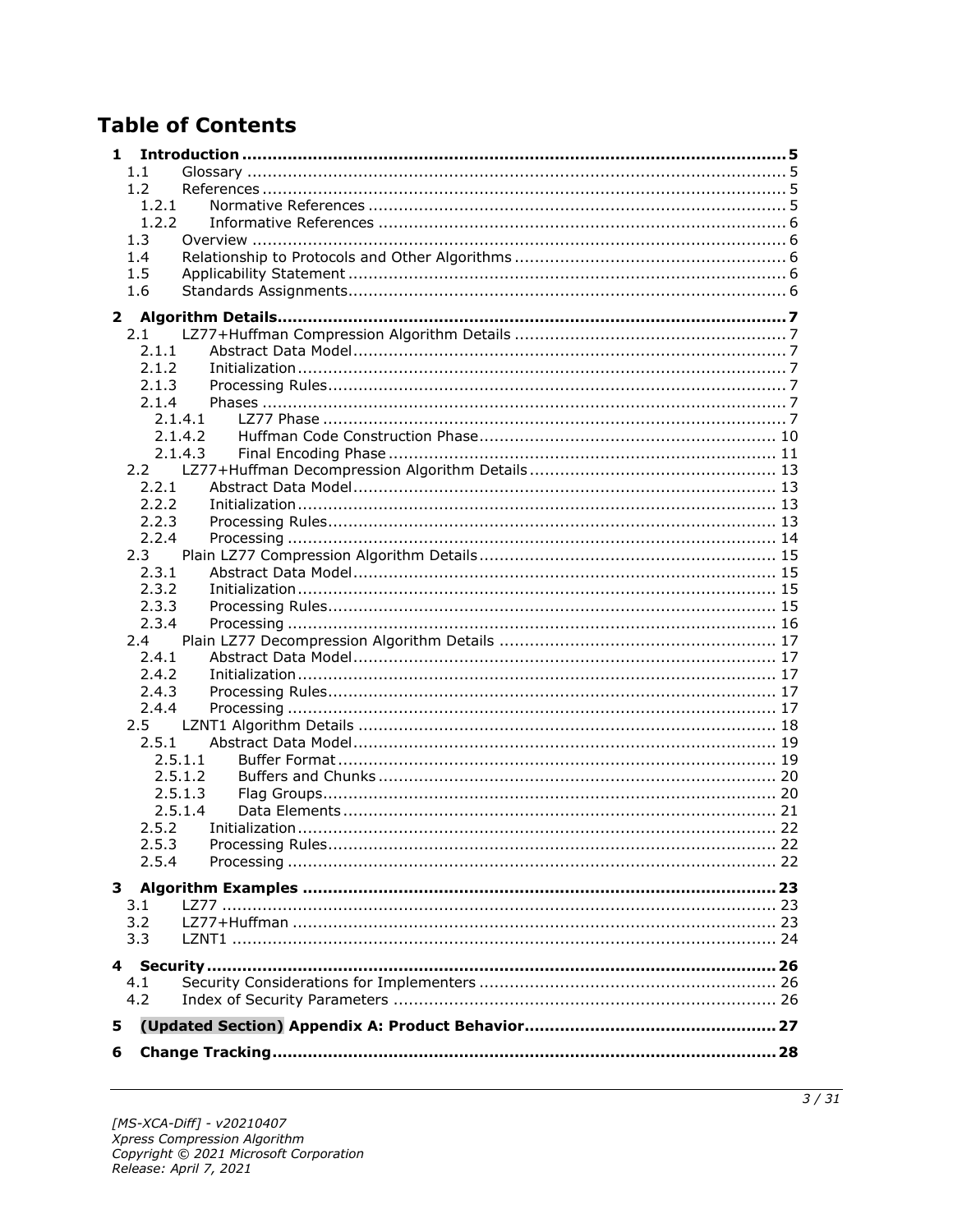| $\sim$ |  |
|--------|--|
|--------|--|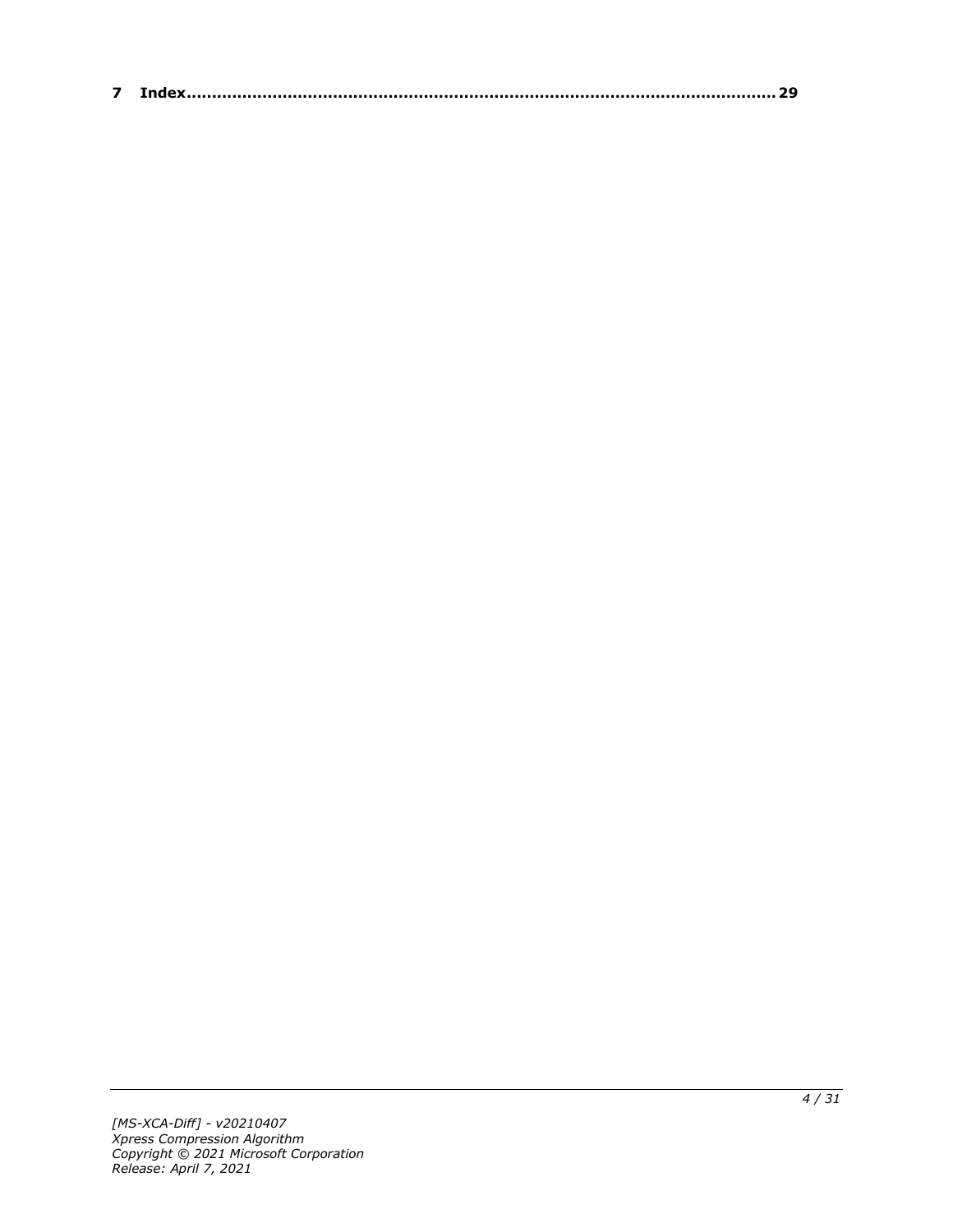# <span id="page-4-0"></span>**1 Introduction**

The Xpress Compression Algorithm has three variants, all designed for speed.

The fastest variant, Plain LZ77, implements the LZ77 algorithm ([UASDC]).

A slower variant, LZ77+Huffman, adds a Huffman encoding pass on the LZ77 data.

A third variant, LZNT1, implements LZ77 without the Huffman encoding pass of the second variant, but with an encoding process less complex than Plain LZ77.

Sections 1.6 and 2 of this specification are normative. All other sections and examples in this specification are informative.

#### <span id="page-4-1"></span>**1.1 Glossary**

This document uses the following terms:

**Huffman alphabet**: A set of symbols used in Huffman encoding.

**Huffman code**: See "prefix code".

**Huffman codes**: A set of variable-length bit sequences for an alphabet of symbols. In order to provide compression, more frequent symbols are assigned shorter bit sequences. The bottomup Huffman construction process is optimal in the sense that the total length of the data is minimized, given the number of times each symbol occurs.

**Huffman symbol**: See "prefix code".

- **LZ77**: A general-purpose compression technique introduced by Lempel and Ziv in 1977. Byte sequences that are the same as previous sequences are replaced by a (length, distance) pair that unambiguously references the earlier sequence.
- **prefix code**: A type of code system, typically variable-length, having the prefix property, in that no valid code word in the system is a prefix of any other valid code word in the set.
- **MAY, SHOULD, MUST, SHOULD NOT, MUST NOT:** These terms (in all caps) are used as defined in [RFC2119]. All statements of optional behavior use either MAY, SHOULD, or SHOULD NOT.

#### <span id="page-4-2"></span>**1.2 References**

Links to a document in the Microsoft Open Specifications library point to the correct section in the most recently published version of the referenced document. However, because individual documents in the library are not updated at the same time, the section numbers in the documents may not match. You can confirm the correct section numbering by checking the Errata.

#### <span id="page-4-3"></span>**1.2.1 Normative References**

We conduct frequent surveys of the normative references to assure their continued availability. If you have any issue with finding a normative reference, please contact dochelp@microsoft.com. We will assist you in finding the relevant information.

[IEEE-MRC] Huffman, D.A., "A Method for the Construction of Minimum-Redundancy Codes", Proceedings of the IRE, vol. 40, pp. 1098-1101, September 1952, http://ieeexplore.ieee.org/xpls/abs\_all.jsp?arnumber=4051119&tag=1

[RFC2119] Bradner, S., "Key words for use in RFCs to Indicate Requirement Levels", BCP 14, RFC 2119, March 1997, http://www.rfc-editor.org/rfc/rfc2119.txt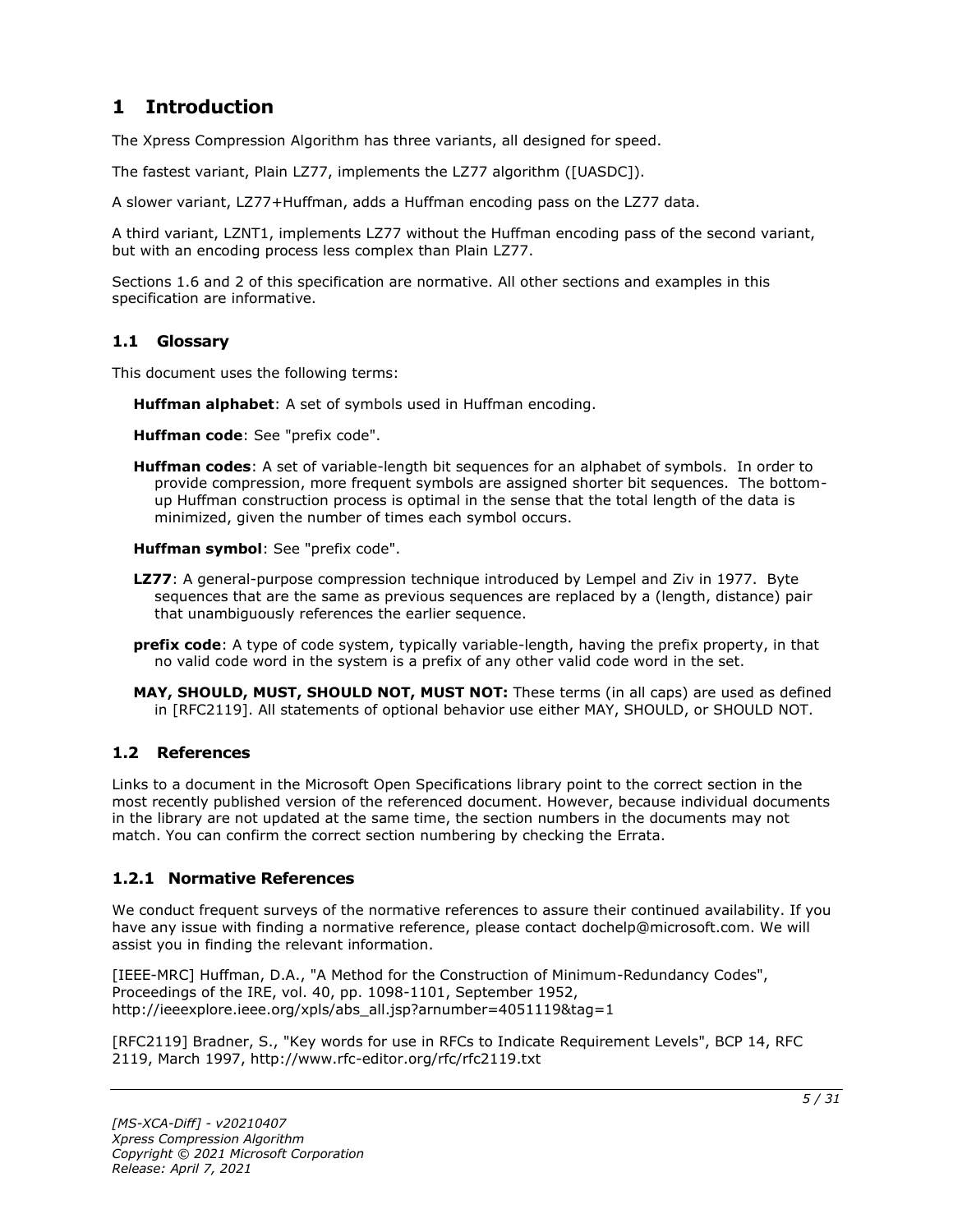[UASDC] Ziv, J. and Lempel, A., "A Universal Algorithm for Sequential Data Compression", May 1977, http://www.cs.duke.edu/courses/spring03/cps296.5/papers/ziv\_lempel\_1977\_universal\_algorithm.pdf

### <span id="page-5-0"></span>**1.2.2 Informative References**

[MS-DTYP] Microsoft Corporation, "Windows Data Types".

#### <span id="page-5-1"></span>**1.3 Overview**

This algorithm efficiently compresses data that contain repeated byte sequences. It is not designed to compress image, audio, or video data. Between the trade-offs of compressed size and CPU cost, it heavily emphasizes low CPU cost.

#### <span id="page-5-2"></span>**1.4 Relationship to Protocols and Other Algorithms**

This algorithm does not depend on any other algorithms or protocols. It is a compression method designed to have minimal CPU overhead for compression and decompression. A protocol that depends on this algorithm would typically need to transfer significant amounts of data that cannot be easily precompressed by another algorithm having a better compression ratio.

### <span id="page-5-3"></span>**1.5 Applicability Statement**

This algorithm is appropriate for any protocol that transfers large amounts of easily compressible textlike data, such as HTML, source code, or log files. Protocols use this algorithm to reduce the number of bits transferred.

#### <span id="page-5-4"></span>**1.6 Standards Assignments**

None.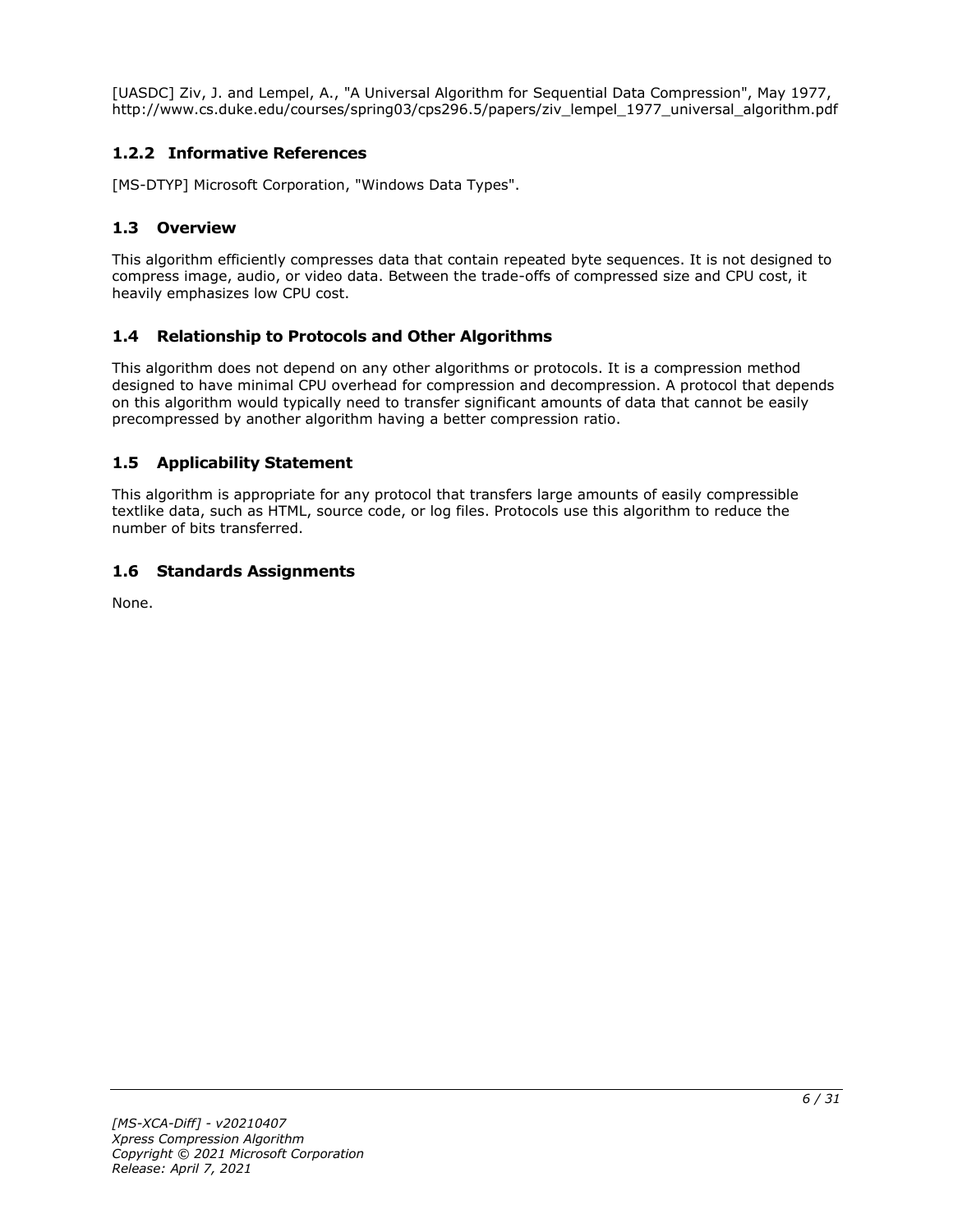# <span id="page-6-0"></span>**2 Algorithm Details**

#### <span id="page-6-1"></span>**2.1 LZ77+Huffman Compression Algorithm Details**

The overall compression algorithm for the Huffman [IEEE-MRC] variant can handle an arbitrary amount of data. Data is processed in 64k blocks, and the encoded results are stored in-order. After the final block, the end-of-file (EOF) symbol is encoded. Each 64k block is run through three stages, which are performed in this order:

- 1. Perform **LZ77** ([UASDC]) compression to generate an intermediate compressed buffer.
- 2. Construct canonical **Huffman codes**.
- 3. Process the intermediate **LZ77** data, and re-encode it in a Huffman-based bit stream.

The algorithm cannot start Huffman encoding until it has computed the **Huffman codes**, and it cannot compute the **Huffman codes** until it knows the frequency of each symbol in the **Huffman alphabet**. To compute these frequencies, the algorithm first performs the **LZ77** phase. For efficiency, the algorithm SHOULD store the **LZ77** output so that the final phase does not have to recompute it.

The final compression format consists of two parts:

- The first 256 bytes indicate the bit length of each of the 512 **Huffman symbol**s (see prefix code).
- The remainder of the data is a sequence of **Huffman symbol**s, along with match lengths and distances.

The **Huffman alphabet** consists of 512 symbols, each with a numeric value in the range 0-511. The symbols 0-255 represent literal values that correspond to raw byte values as opposed to matches. The symbols 256-511 represent **matches** or **references** indicating that the next several bytes are the same as some bytes that previously occurred in the data. Each match consists of two encoded integers: a length and a distance. When the decoding method encounters a match symbol, the original data is reconstructed by copying <length> bytes from the position in its previously decompressed data of  $\leq$ [decompression cursor] – [match distance]>.

#### <span id="page-6-2"></span>**2.1.1 Abstract Data Model**

None.

#### <span id="page-6-3"></span>**2.1.2 Initialization**

None.

#### <span id="page-6-4"></span>**2.1.3 Processing Rules**

None.

#### <span id="page-6-6"></span><span id="page-6-5"></span>**2.1.4 Phases**

#### **2.1.4.1 LZ77 Phase**

This phase processes each byte of the input data and produces two outputs: the intermediate **LZ77** ([UASDC]) encoding of flags, literals, and matches; and the frequency of each symbol in the **Huffman alphabet**.

The following flowchart shows how the **LZ77** phase works.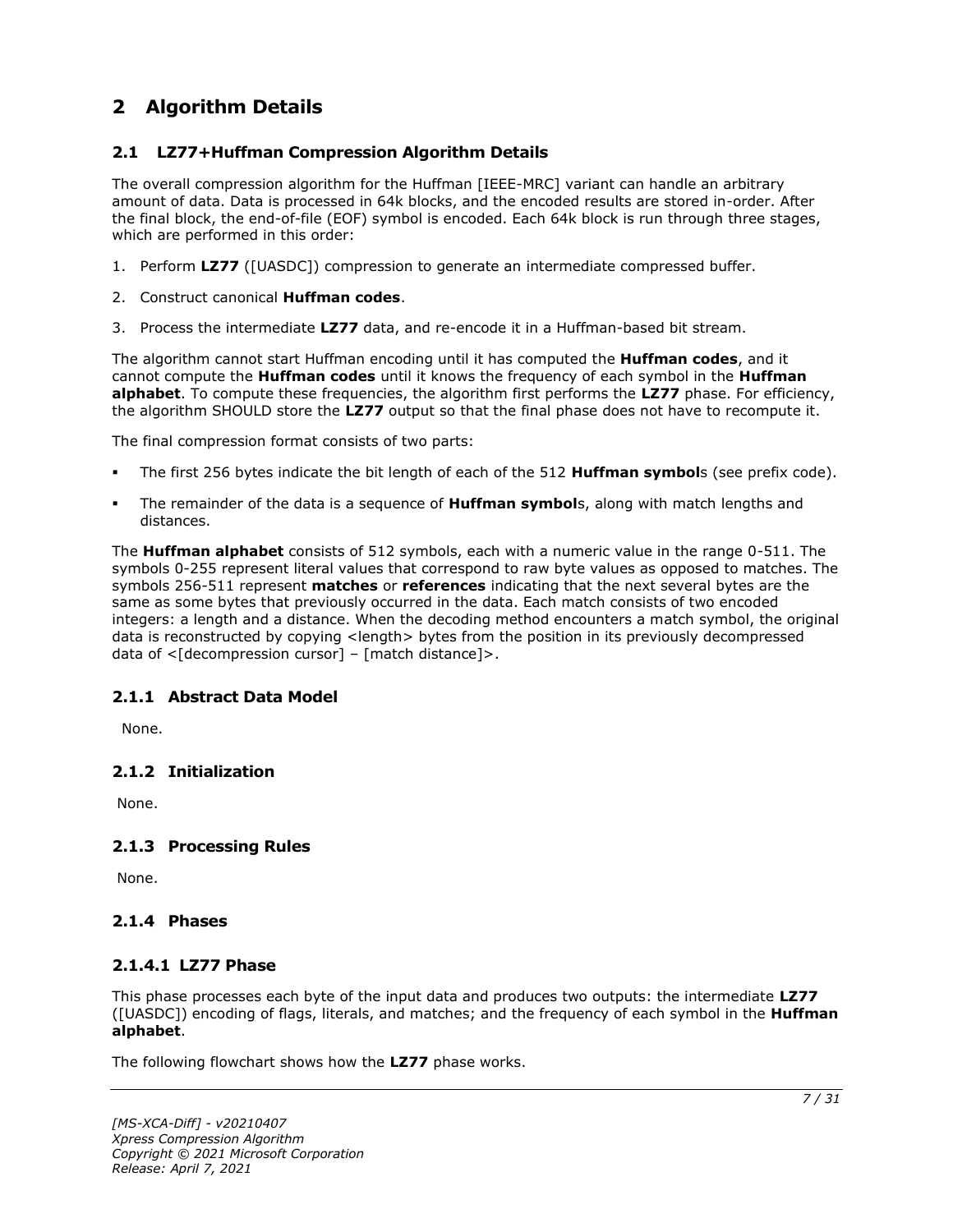

#### **Figure 1: LZ77 phase**

The **hash table** is an array of pointers to previous positions in the input buffer. It is used to find matches, as follows:

```
HashValue = HashThreeBytes(InputBuffer[CurrentPosition],
                            InputBuffer[CurrentPosition+1],
                           InputBuffer[CurrentPosition+2]);
PotentialMatch = HashTable[HashValue];
HashTable[HashValue] = CurrentPosition;
```
*[MS-XCA-Diff] - v20210407 Xpress Compression Algorithm Copyright © 2021 Microsoft Corporation Release: April 7, 2021*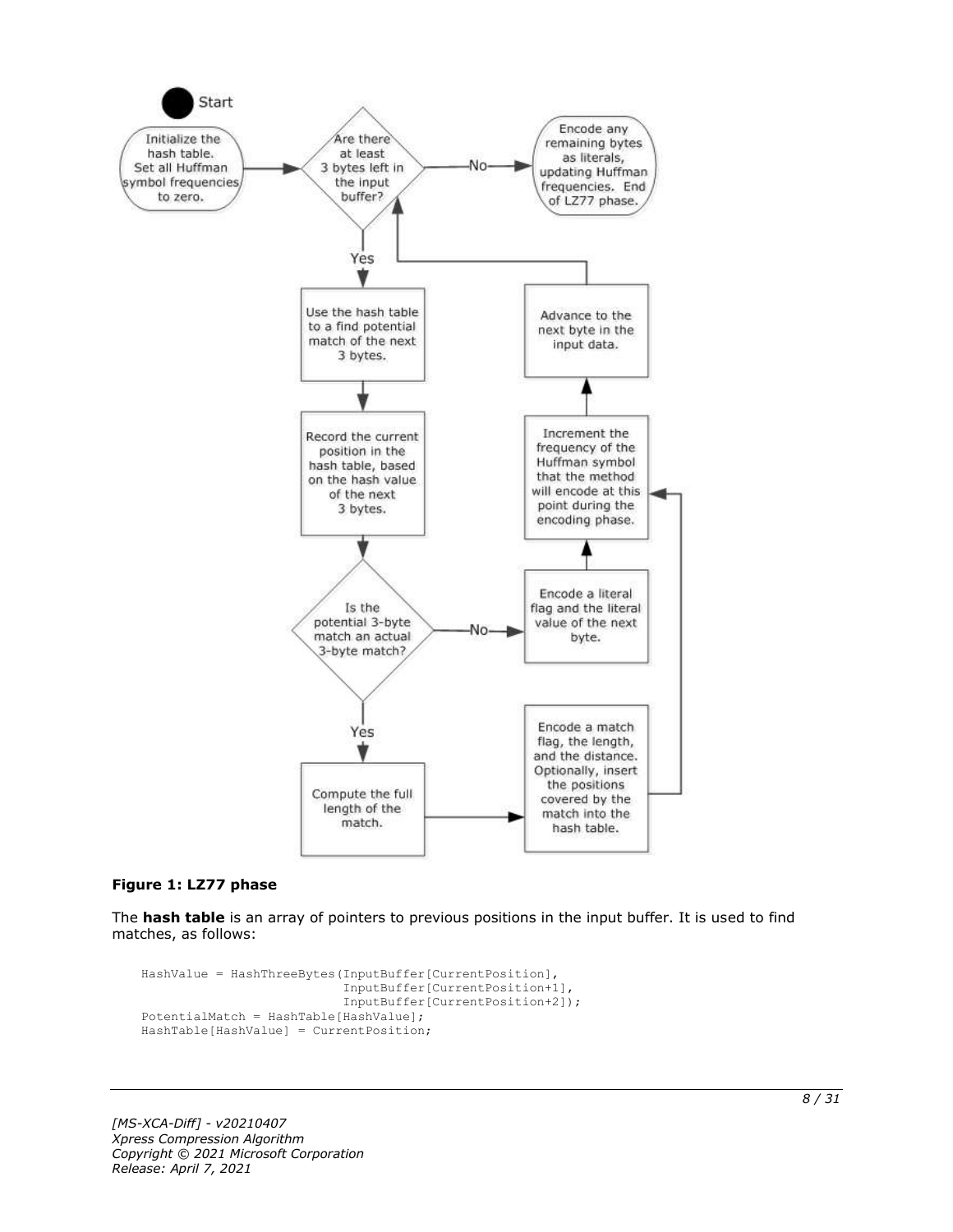The **HashThreeBytes** function SHOULD be quick to compute and provide a small number of collisions.

If the additional CPU cost is justified, the algorithm SHOULD be extended to search for longer matches than those provided by the basic **hash table**. This can be achieved with more **hash table**s, **tree**s, or a **chained hash table**. Finding longer matches generally results in smaller compressed data but requires more time for the compression method to execute.

The intermediate compression format that is produced in this phase SHOULD be designed for quick encoding and decoding, and it SHOULD be small enough to guarantee its fit in a temporary buffer that is only slightly larger than the input buffer. The algorithm will be more efficient if it is not necessary to check whether the temporary buffer has sufficient space.

The intermediate compression format SHOULD use bitmasks grouped in 32-bit values to represent the literal or match flags. Also, literal values SHOULD be stored as simple bytes in the intermediate stream. Matches SHOULD be encoded in sizes that are guaranteed to be less than or equal to their lengths.

For example, a 3-byte match could use 1 byte for its length and 2 bytes for its distance. Much longer matches SHOULD be encoded with a 2-byte distance and a special length value (such as 0xFF) indicating that the full length is encoded in the next 2 or 4 bytes.

During the **LZ77** phase, the algorithm SHOULD count the frequencies of the **Huffman symbol**s it will later encode. The **Huffman symbol** for each literal or match is computed in the following way.

- For literals, the Huffman symbol index is the value of the literal (ranging from 0 to 255, inclusive).
- For matches, the **Huffman symbol** is computed from the length and distance by using the following code, in which GetHighBit(Distance) is defined as the bit index of the highest set bit in the binary representation of the distance.

```
If (Lenqth - 3) < 15HuffmanSymbol = 256 + (Length - 3) + (16 * GetHighBit(Distance))Else
    HuffmanSymbol = 256 + 15 + (16 * \text{GetHighBit}(\text{Distance}))
```
Note that this definition assumes that *Distance* is greater than 0, and this is a valid assumption in this context.

| <b>Distance</b> | <b>Binary representation</b> | GetHighBit(Distance) |
|-----------------|------------------------------|----------------------|
|                 | 0001                         | 0                    |
|                 | 0010                         |                      |
|                 | 0101                         |                      |
|                 | 0111                         |                      |

The following table provides examples of **GetHighBit** calculations.

The **GetHighBit** function SHOULD be efficiently computed with a precomputed 256-byte table.

```
If Distance < 256
    DistanceHighBit = PrecomputedHighBitTable[Distance]
Else (assuming Distance \langle (1 \langle 16))
    DistanceHighBit = 8 + PrecomputedHighBitTable[Distance >> 8]
```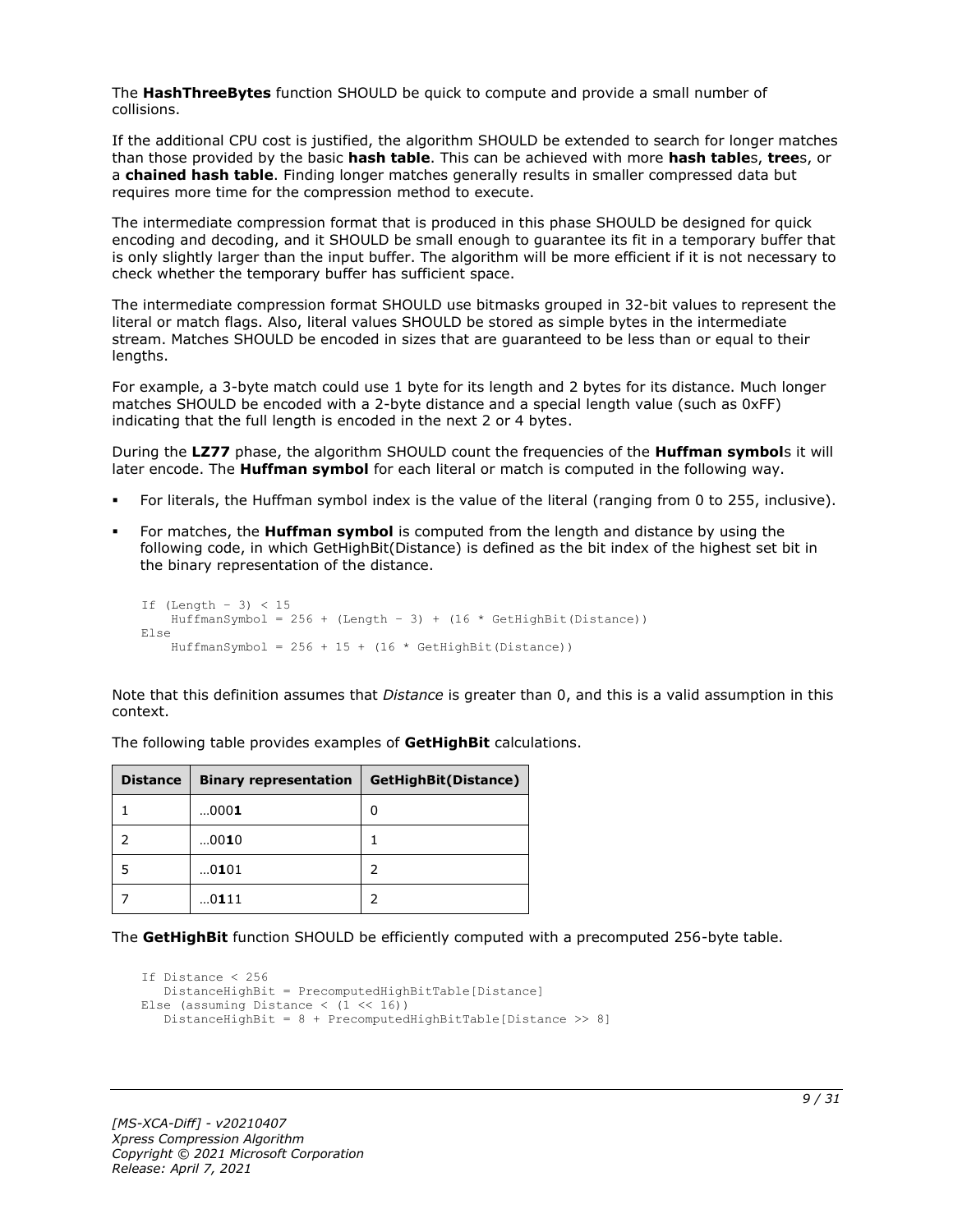### <span id="page-9-0"></span>**2.1.4.2 Huffman Code Construction Phase**

This phase computes canonical Huffman codes from the symbol counts generated by the LZ77 ([UASDC]) phase. For each of the 512 symbols in the Huffman alphabet, this phase computes the bit sequence that is used to encode the symbol. These codes are reconstructed by the decompression algorithm from the bit length of each symbol. The codes are canonical because they depend only on the bit length of the symbol, not the precise symbol count. This encoding saves space because bit lengths require fewer bits to store (4 bits per symbol) than exact counts (16 bits per symbol).

An additional requirement of this phase comes from the way the bit lengths are stored in the compressed data: each bit length is stored in 4 bits, so no bit length can be longer than 15 (a **length** of zero means that the symbol does not occur).

The following flowchart illustrates the length-limited canonical Huffman code construction method. Note that the sorting algorithm used in the Huffman Code construction phase is stable.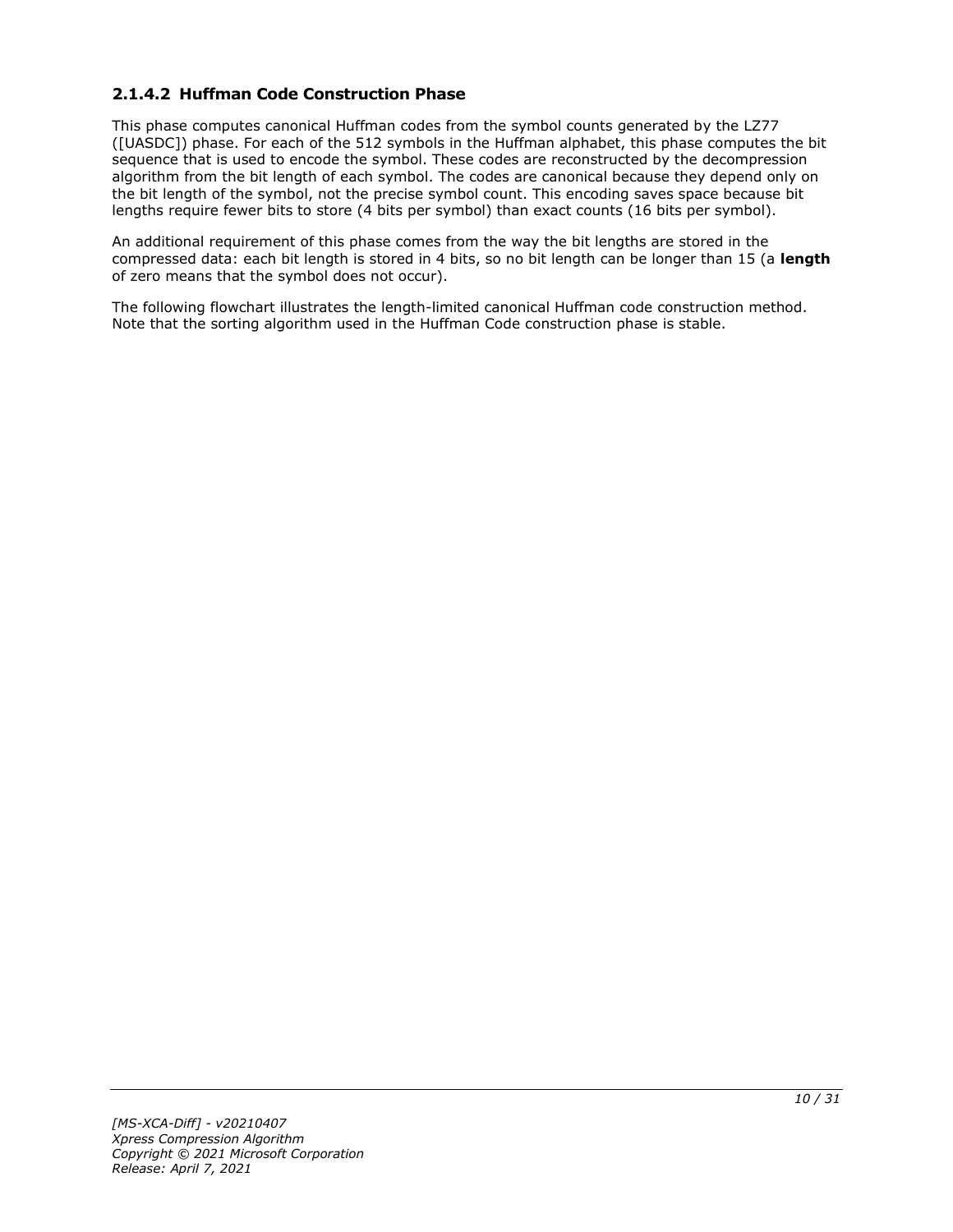

**Figure 2: Length-limited canonical Huffman code construction method.**

### <span id="page-10-0"></span>**2.1.4.3 Final Encoding Phase**

In the final encoding phase, the algorithm processes the intermediate encoding of literals and matches generated by the LZ77 ([UASDC]) phase. It re-encodes each literal and match using the canonical Huffman codes, but first it encodes the Huffman symbol bit lengths.

Each symbol bit length is encoded with 4 bits. Bit lengths for even-valued symbols are stored in the lower 4 bits of the bytes, whereas bit lengths for odd-valued symbols are stored in the higher 4 bits.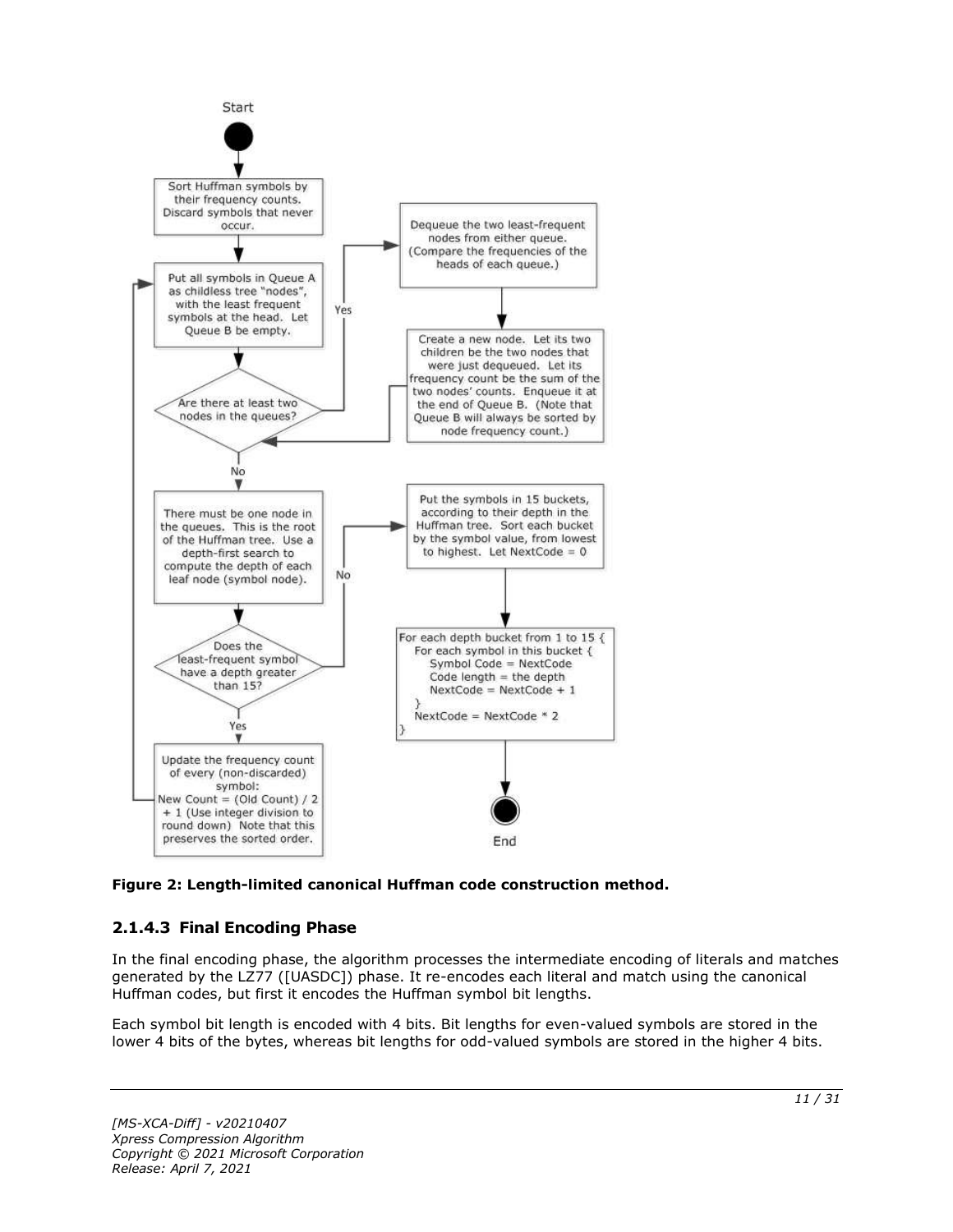For example, if the bit lengths of symbols 0, 1, 2, and 3 were 5, 6, 7, and 8, respectively, the first 2 bytes of the output buffer would be  $0 \times 65$  0x87. The Huffman [IEEE-MRC] construction process guarantees that each bit length fits in 4 bits. Symbols that are never used, and therefore have no Huffman code, have the special value of zero.

Because there are 512 Huffman symbols, and the format stores two lengths per byte, this part of the output data will always be exactly 256 bytes.

Following the 256-byte table, the format encodes the sequence of literals and matches. Literals are distinguished from matches by the value of the Huffman symbol: symbol values less than 256 are literals, whereas symbols greater than 255 are matches. Most matches require more bits to fully encode the distance and the length.

As explained in section 2.1.4.1, the match symbol value encodes the length of the match (up to 17) and the bit index of the highest set bit in the distance. If this bit index is, for example, 3, the decompression function can determine that the distance is at least 1000 (1000 binary, or 8 decimal) and at most 1111 (1111 binary, or 15 decimal). It can also compute that 3 more bits of information are required to determine the exact distance. Therefore, the encoder encodes the lower 3 bits of the distance directly in the output bit stream (which is also used to encode the variable-length Huffman codes). In general, the encoder explicitly encodes the lower <GetHighBit(Distance) > bits immediately following the match's Huffman symbol.

The encoder is required to process match lengths longer than 17. If the length is less than 18, the decoder can determine it directly from the match symbol by taking the lower 4 bits and adding 3. A lower-four-bits value of 15 is a special case that means the length is at least 18, and the full length is encoded with more bits. Unlike the extra-distance bits, the extra-length bits are not encoded seamlessly in the **Huffman** bit stream. Longer lengths are encoded with an extra byte in the output, and if that is not enough, an additional 2 bytes. The location of these extra bytes is such that, if the decompression function reads the **Huffman** bit stream in 2-byte chunks, these extra bytes are the next bytes that the decompression function will read.

Implementations of the decompression algorithm may expect an extra symbol to mark the end of the data. For example, certain implementations fail during decompression if the Huffman symbol 256 is not found after the actual data. For this reason, the encoding algorithm SHOULD append this symbol and increment the count of symbol 256 before the Huffman codes are constructed.

Note that match distances cannot be larger than 65.535, and match lengths cannot be longer than 65,538. The LZ77 phase is implemented to ensure that match lengths and distances do not exceed these values.

The following pseudocode demonstrates the encoding method.

```
Write the 256-byte table of symbol bit lengths
While there are more literals or matches to encode
      If the next thing is a literal
         WriteBits(SymbolLength[LiteralValue], SymbolCode[LiteralValue])
   Else // the next thing is a match
         Extract the length and distance of the match
        MatchSymbolValue = 256 + min(Length - 3, 15) + (16 * GetHighBit(Distance))
         WriteBits(SymbolLength[MatchSymbolValue], SymbolCode[MatchSymbolValue])
        If (Length - 3) \geq 15
            WriteByte(min(Length - 3 - 15, 255))
            If (Length - 3 - 15) >= 255
               WriteTwoBytes(Length - 3)
         WriteBits(GetHighBit(Distance), Distance – (1 << GetHighBit(Distance)))
WriteBits(SymbolLength[256], SymbolCode[256])
FlushBits()
```
The **WriteBits**, **WriteByte**, **WriteTwoBytes**, and **FlushBits** functions implicitly use five variables, which are initialized as follows: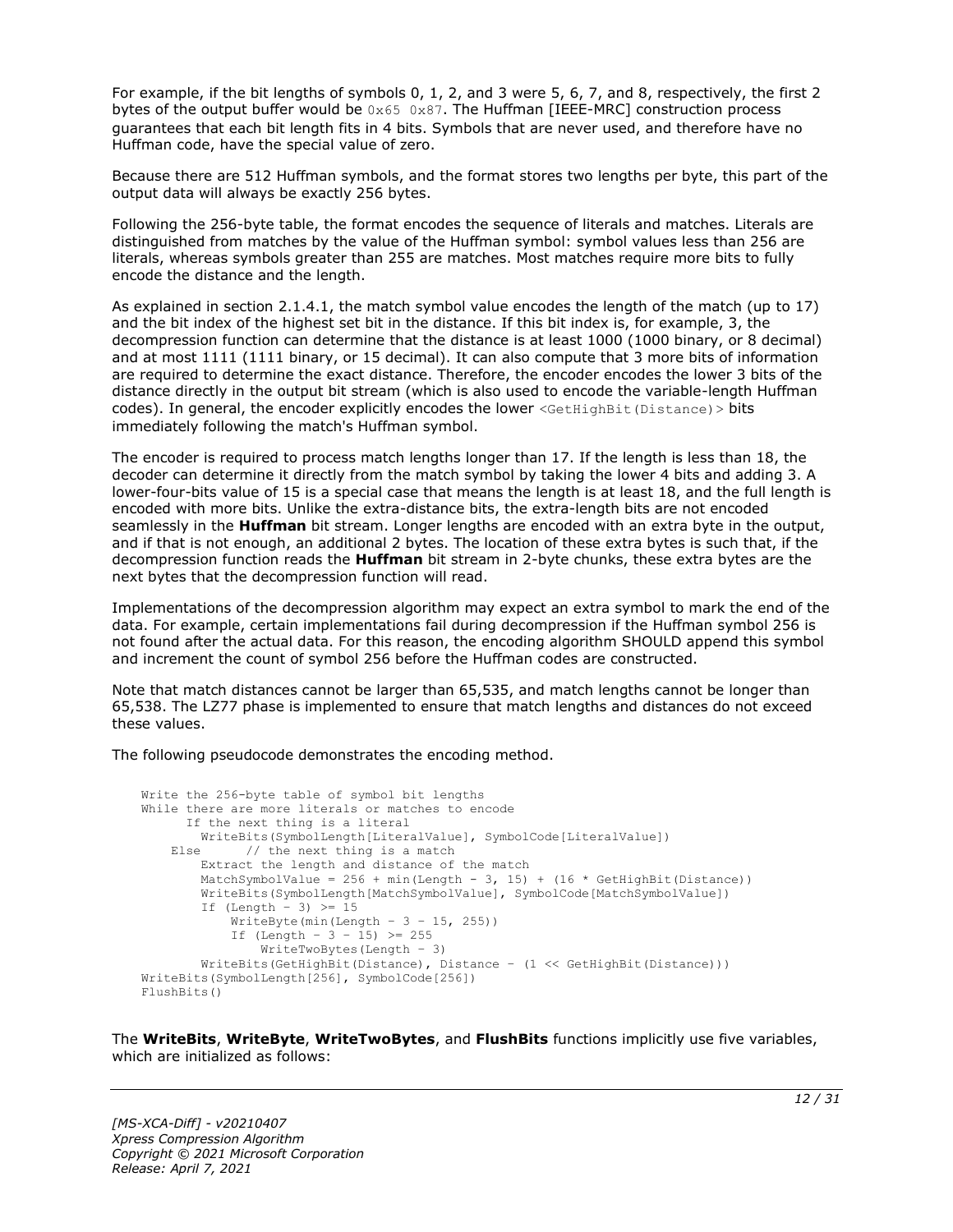```
FreeBits = 16
NextWord = 0
OutputPosition1 = OutputBufferPointer + 256
OutputPosition2 = OutputBufferPointer + 258 
OutputPosition = OutputBufferPointer + 260
```
The following pseudocode shows the implementation of the functions. Note that a complete implementation must also include bounds checks to ensure that nothing is written beyond the output buffer.

```
WriteBits (NumberOfBitsToWrite, BitsToWrite)
     If FreeBits >= NumberOfBitsToWrite
         FreeBits = FreeBits – NumberOfBitsToWrite
         NextWord = (NextWord << NumberOfBitsToWrite) + BitsToWrite
     Else
         NextWord = (NextWord << FreeBits)
         NextWord = NextWord + (BitsToWrite >> (NumberOfBitsToWrite – FreeBits))
         FreeBits = FreeBits – NumberOfBitsToWrite
         Write (NextWord & 0xFF) to OutputPosition1
         Write (NextWord >> 8) to OutputPosition1 + 1
         OutputPosition1 = OutputPosition2
        OutputPosition2 = OutputPosition
         Advance OutputPosition by 2 bytes
         FreeBits = FreeBits + 16
         NextWord = BitsToWrite
End
WriteByte (ByteToWrite)
    Write ByteToWrite to OutputPosition
     Advance OutputPosition by 1 byte
End
WriteTwoBytes (BytesToWrite)
     Write (BytesToWrite & 0xFF) to OutputPosition
     Write (BytesToWrite >> 8) to OutputPosition + 1
     Advance OutputPosition by 2 bytes
End
FlushBits ()
     NextWord <<= FreeBits
     Write (NextWord & 0xFF) to OutputPosition1
     Write (NextWord >> 8) to OutputPosition1 + 1
       Write a 16-bit value of zero to OutputPosition2
     The final compressed size is the value of OutputPosition
End
```
#### <span id="page-12-0"></span>**2.2 LZ77+Huffman Decompression Algorithm Details**

#### <span id="page-12-1"></span>**2.2.1 Abstract Data Model**

None.

#### <span id="page-12-2"></span>**2.2.2 Initialization**

None.

#### <span id="page-12-3"></span>**2.2.3 Processing Rules**

None.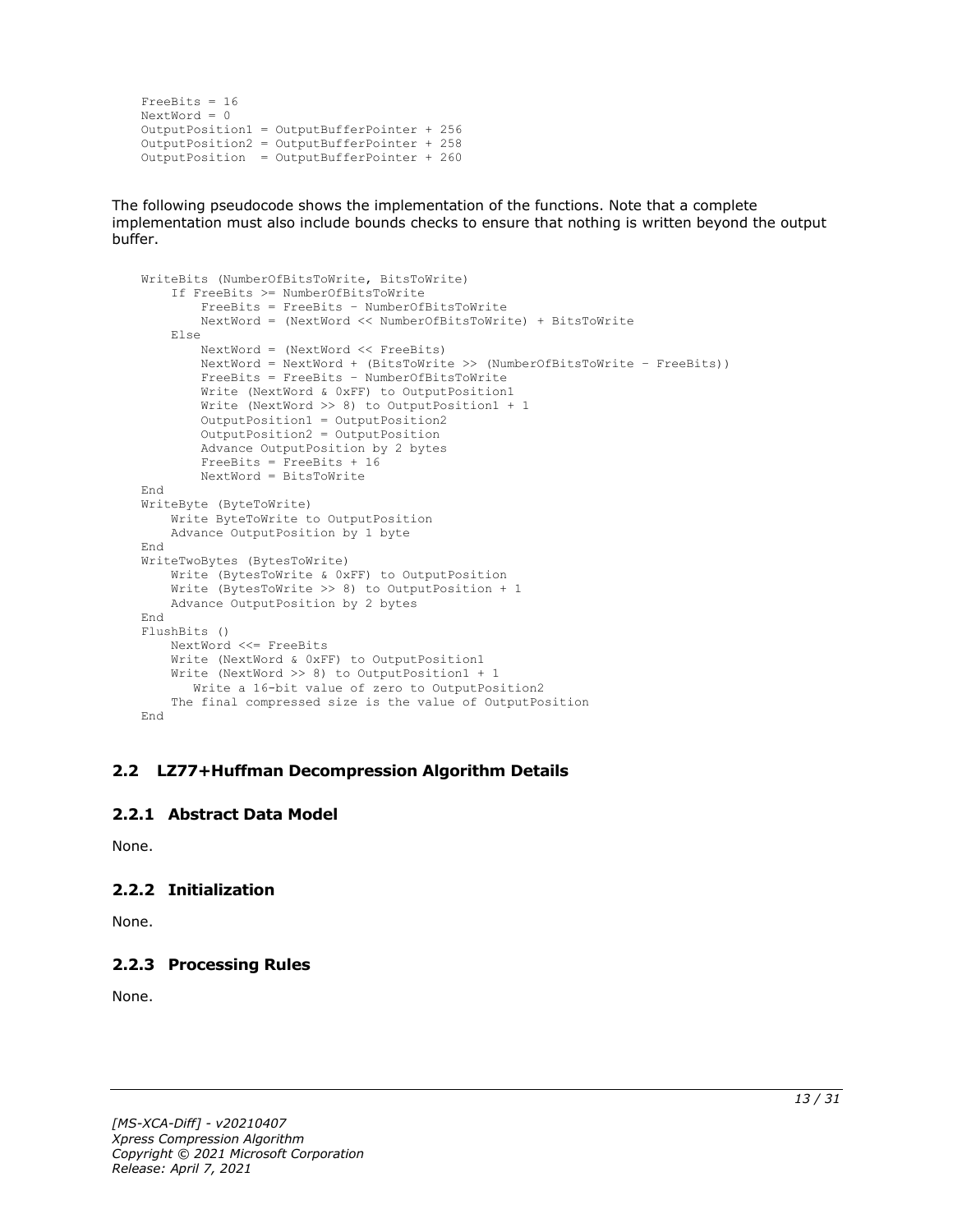#### <span id="page-13-0"></span>**2.2.4 Processing**

The decompression processes a series of blocks to form the decompressed output. Each block is processed in-order, and its decoded content written to the output stream is in-order. When processing a block, we check for terminating conditions for both block and overall decoding.

The decompression algorithm uses the 256-byte Huffman table to reconstruct the canonical Huffman [IEEE-MRC] representations of each symbol. Next, the Huffman stream of LZ77 ([UASDC]) literals and matches is decoded to reproduce the original data.

The following method can be used to construct a decoding table. The decoding table will have 2^15 entries because 15 is the maximum bit length permitted by the Xpress Compression Algorithm for a Huffman code. If a symbol has a bit length of X, it has  $2^(15 - X)$  entries in the table that point to its value. The order of symbols in the table is sorted by bit length (from low to high), and then by symbol value (from low to high). These requirements represent the agreement of canonicalness with the compression end of the algorithm. The following pseudocode shows the table construction method:

```
CurrentTableEntry = 0
For BitLength = 1 to 15
   For Symbol = 0 to 511
         If the encoded bit length of Symbol equals BitLength
            \text{Entropy} = (1 \ll (15 - \text{BitLength})) Repeat EntryCount times
                 If CurrentTableEntry >= 2^15
                     The compressed data is not valid. Return with error.
                 DecodingTable[CurrentTableEntry] = Symbol
                 CurrentTableEntry = CurrentTableEntry + 1
If CurrentTableEntry does not equal 2^15
     The compressed data is not valid. Return with error.
```
A valid implementation MUST use a method that provides results equivalent to those of the preceding table-based method to construct a data structure for decoding canonical Huffman codes. An implementation MAY use this simple table-based method, but SHOULD use a faster method.

The compression stream is designed to be read in (mostly) 16-bit chunks, with a 32-bit register maintaining at least the next 16 bits of input. This strategy allows the code to seamlessly handle the bytes for long match lengths, which would otherwise be awkward. The following pseudocode demonstrates this method.

During the beginning of processing each block for decompression, an implementation MUST check for EOF. An implementation can do this by comparing the block size against the required space for a Huffman table — if this condition is met and all output has been written, then processing stops and success is returned. Alternately, an implementation can explicitly examine the input buffer using the Huffman table from the previous block.

```
Loop until a decompression terminating condition 
    Build the decoding table
   CurrentPosition = 256 // start at the end of the Huffman table
    NextBits = Read16Bits(InputBuffer + CurrentPosition)
    CurrentPosition += 2
    NextBits <<= 16
    NextBits |= Read16Bits(InputBuffer + CurrentPosition)
    CurrentPosition += 2
   ExtraBitCount = 16 BlockEnd = OutputPosition + 65536
    Loop until a block terminating condition
         If the OutputPosition >= BlockEnd then terminate block processing
       Next15Bits = NextBits \gg (32 - 15) HuffmanSymbol = DecodingTable[Next15Bits]
         HuffmanSymbolBitLength = the bit length of HuffmanSymbol, from the table in
         the input buffer
        NextBits <<= HuffmanSymbolBitLength
```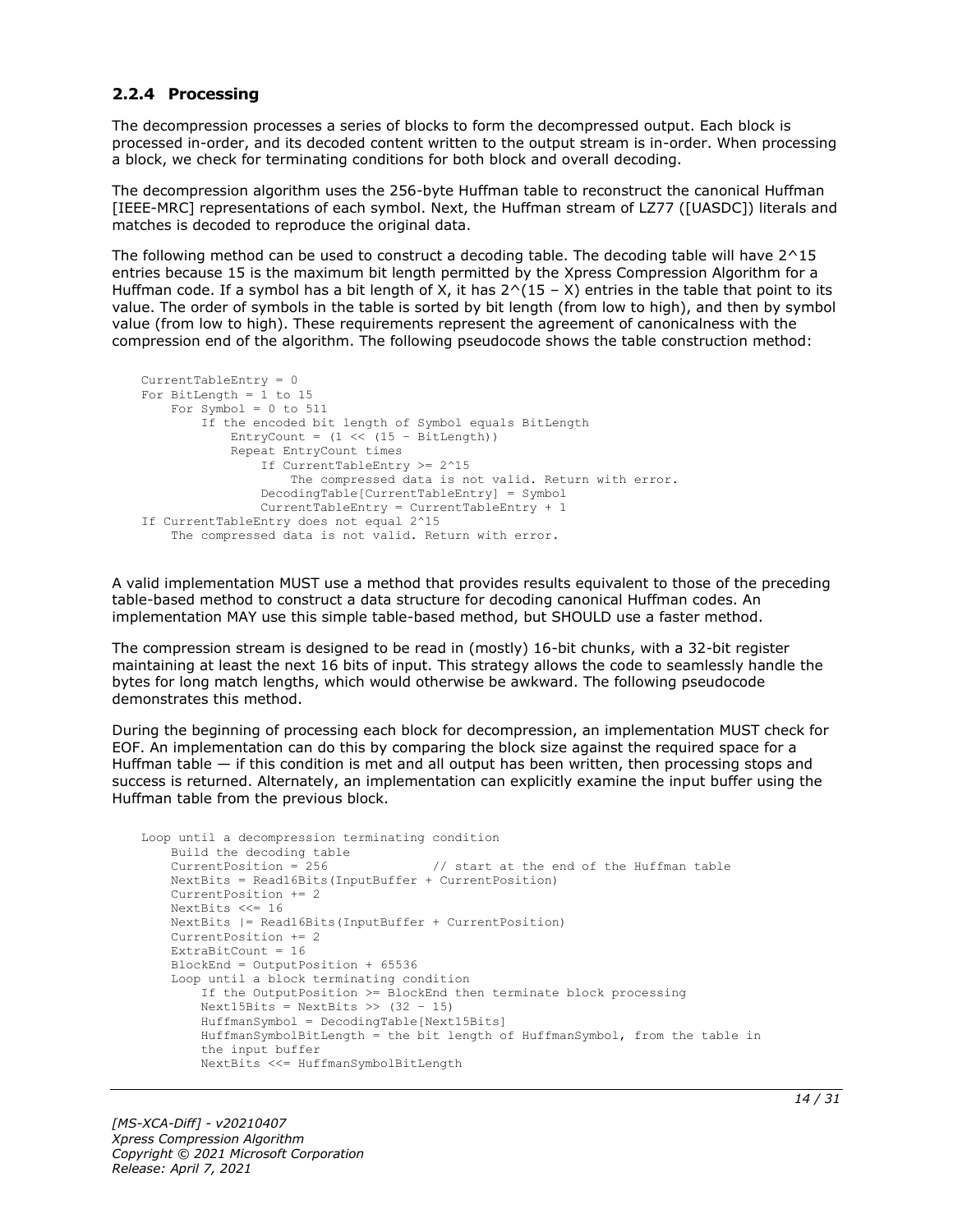```
 ExtraBitCount -= HuffmanSymbolBitLength
         If ExtraBitCount < 0
             NextBits |= Read16Bits(InputBuffer + CurrentPosition) << (-ExtraBitCount)
             ExtraBitCount += 16
             CurrentPosition += 2
         If HuffmanSymbol < 256
             Output the byte value HuffmanSymbol to the output stream.
         Else If HuffmanSymbol == 256 and
                 the entire input buffer has been read and
                the expected decompressed size has been written to the output buffer
             Decompression is complete. Return with success.
         Else
             HuffmanSymbol = HuffmanSymbol - 256
             MatchLength = HuffmanSymbol mod 16
             MatchOffsetBitLength = HuffmanSymbol / 16
             If MatchLength == 15
                 MatchLength = ReadByte(InputBuffer + CurrentPosition)
                CurrentPosition += 1
                 If MatchLength == 255
                     MatchLength = Read16Bits(InputBuffer + CurrentPosition)
                    CurrentPosition += 2
                     If MatchLength < 15
                         The compressed data is invalid. Return error.
                     MatchLength = MatchLength - 15
                 MatchLength = MatchLength + 15
             MatchLength = MatchLength + 3
            MatchOffset = NextBits >> (32 - \text{MatchOffsetBitLength}) MatchOffset += (1 << MatchOffsetBitLength)
             NextBits <<= MatchOffsetBitLength
             ExtraBitCount -= MatchOffsetBitLength
             If ExtraBitCount < 0
                 Read the next 2 bytes the same as the preceding (ExtraBitCount < 0) case
            For i = 0 to MatchLength - 1
                 Output OutputBuffer[CurrentOutputPosition – MatchOffset + i]
     End of block loop
End of decoding loop
```
An implementation MUST also generate an error indicating that the compressed data is not valid in the event of an improper memory access outside the buffer.

Note that the match-copying loop copies 1 byte at a time and cannot use the standard library functions **memcpy** or **memove**. A sequence of bytes such as aaaaaa can be encoded like this: [literal: "a"][match: offset=1, length=5]. In other words, the match length can be greater than the match offset, and this necessitates the 1-byte-at-a-time copying strategy.

#### <span id="page-14-0"></span>**2.3 Plain LZ77 Compression Algorithm Details**

#### <span id="page-14-1"></span>**2.3.1 Abstract Data Model**

None.

#### <span id="page-14-2"></span>**2.3.2 Initialization**

None.

#### <span id="page-14-3"></span>**2.3.3 Processing Rules**

None.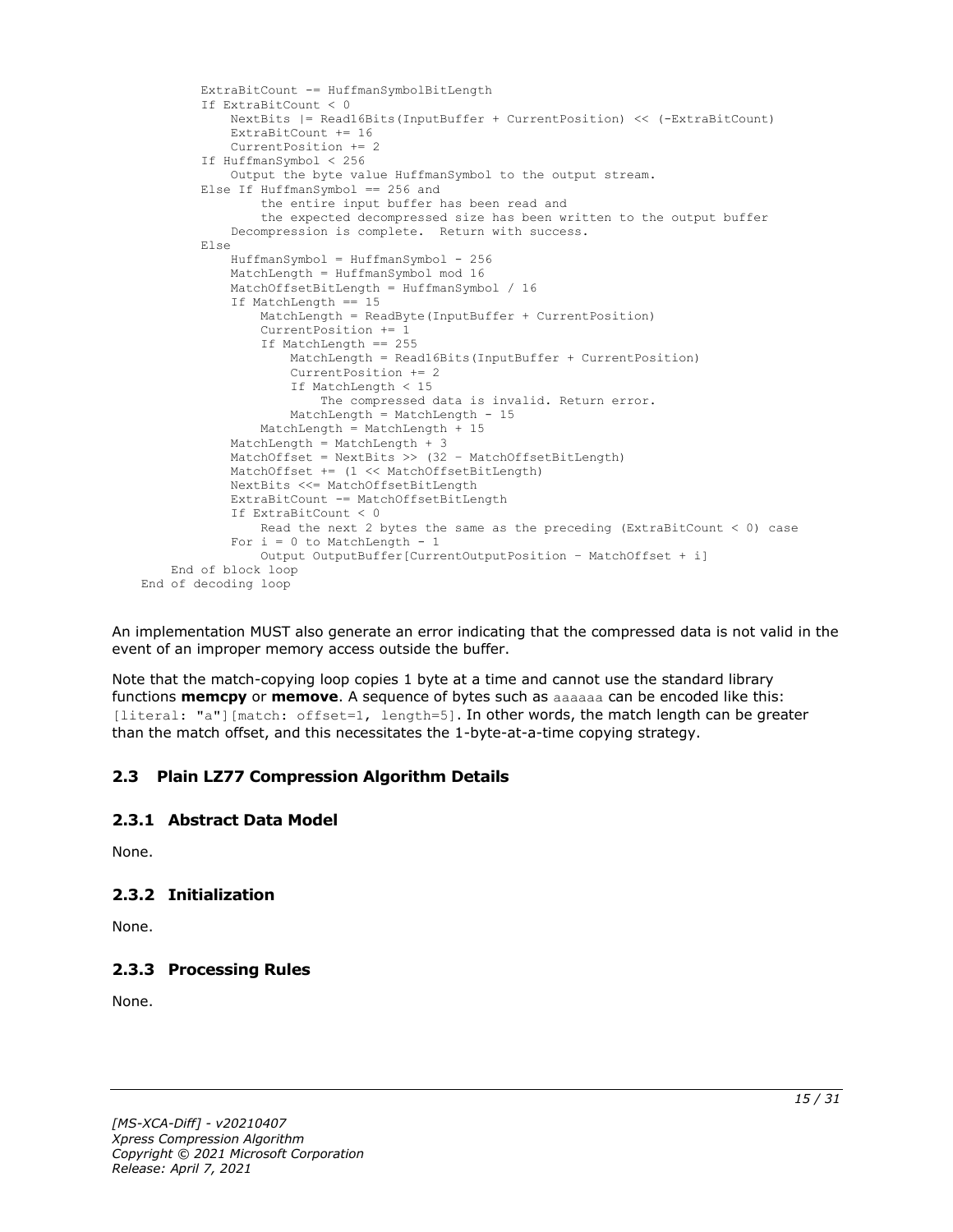#### <span id="page-15-0"></span>**2.3.4 Processing**

The fastest variant of the Xpress Compression Algorithm avoids the cost of the Huffman[IEEE-MRC] pass by encoding the LZ77 [UASDC] literals and matches in a simple way. The encoding process is similar to the method described in section 2.1.4.1, with the key difference that the largest match offset it can encode is 8192 instead of the 65535 limit of the Huffman format. The literal or match flags are encoded in 32-bit chunks. Literals are encoded with a simple byte value. Matches are encoded with a 16-bit value, where the high 13 bits represent the offset and the low 3 bits represent the length. Long lengths are encoded with an additional 4 bits, then 8 bits, and then 16 bits. The MatchLength is represented by a ULONG, a 32-bit unsigned integer (see [MS-DTYP] section 2.2.51); therefore, the maximum value is 4,294,967,295. The following pseudocode provides an outline of the encoding method.

```
Flags = 0 // this is a 32-bit integer value
FlaqCount = 0FlagOutputPosition = 0
OutputPosition = 4
InputPosition = 0
LastLengthHalfByte = 0
While InputPosition has not reached the end of the input buffer
     Try to find a match with a length of at least 3 (see section 2.1.4.1)
    The match must be within the last 8,192 bytes (MatchOffset \leq 2^13)
     If no match was found or InputPosition + 2 is beyond the input buffer
         Copy 1 byte from InputPosition to OutputPosition. Advance both.
         Flags <<= 1
         FlagCount = FlagCount + 1
         If FlagCount == 32
             Write the 32-bit value Flags to FlagOutputPosition
             FlagCount = 0
             FlagOutputPosition = OutputPosition
             OutputPosition += 4
     Else // a valid match was found
         Let MatchLength and MatchOffset describe the match
 MatchLength = MatchLength – 3
 MatchOffset = MatchOffset – 1
         MatchOffset <<= 3
         If MatchLength < 7
             // This is the simple case. The length fits in 3 bits.
             MatchOffset += MatchLength
             Write MatchOffset the 2-byte value to OutputPosition
             OutputPosition += 2
         Else
             // The length does not fit 3 bits. Record a special value to
             // indicate a longer length.
             MatchOffset |= 7
             Write MatchOffset the 2-byte value to OutputPosition
             OutputPosition += 2
             MatchLength -= 7
             // Try to encode the length in the next 4 bits. If we previously
             // encoded a 4-bit length, we'll use the high 4 bits from that byte.
             If LastLengthHalfByte == 0
                 LastLengthHalfByte = OutputPosition
                 If MatchLength < 15
                     Write single byte value of MatchLength to OutputPosition
                    OutputPosition += 1
                 Else
                     Write single byte value of 15 to OutputPosition
                    OutputPosition++
                    goto EncodeExtraLen
             Else
                 If MatchLength < 15
                     OutputBuffer[LastLengthHalfByte] |= MatchLength << 4
                    LastLengthHalfByte = 0
                 Else
                     OutputBuffer[LastLengthHalfByte] |= 15 << 4
                    LastLengthHalfByte = 0
```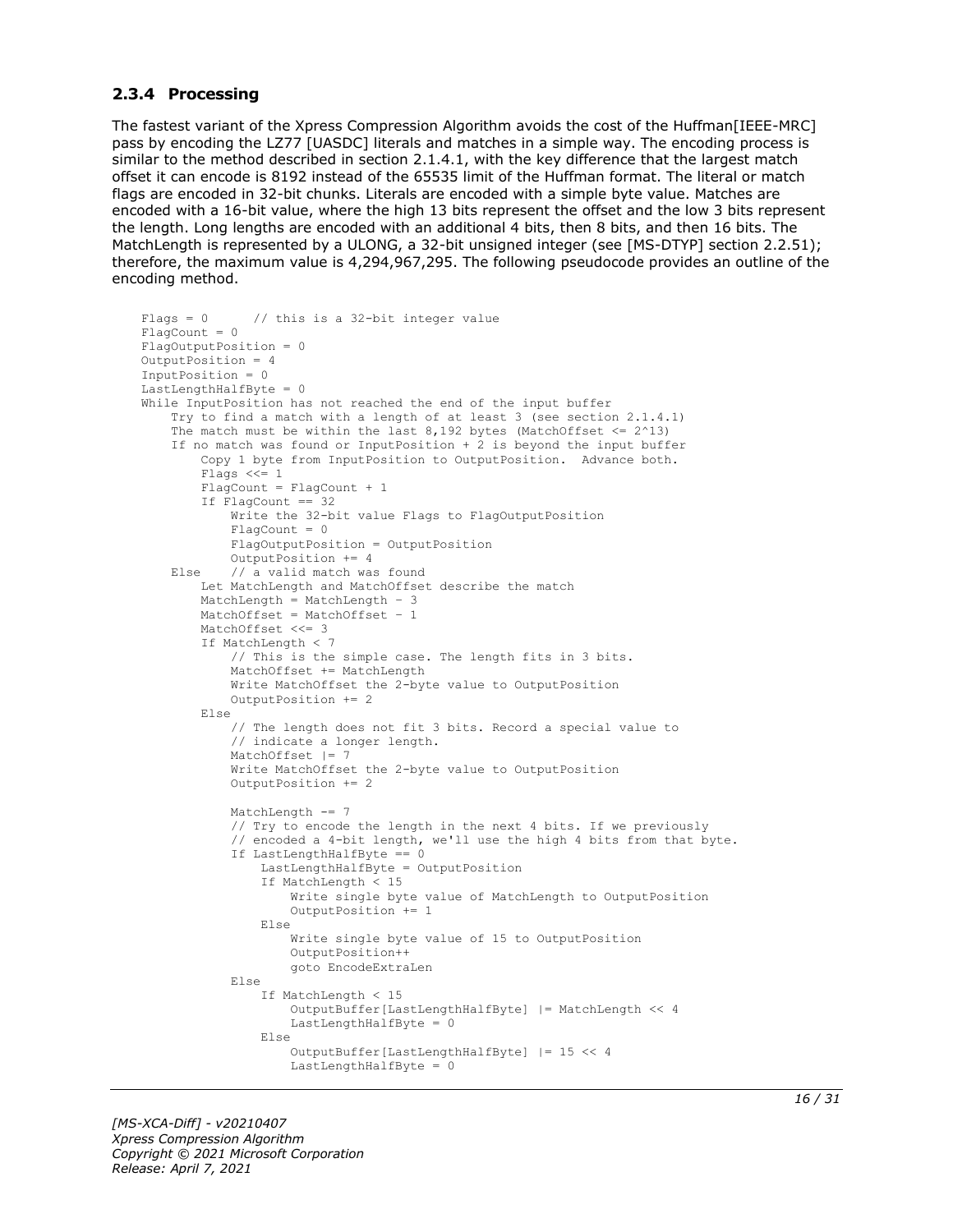```
 EncodeExtraLen:
                      // We've already used 3 bits + 4 bits to encode the length
                     // Next use the next byte.
                     MatchLength -= 15
                      If MatchLength < 255
                          Write single byte value of MatchLength to OutputPosition
                          OutputPosition += 1
                      Else
                          // Use two more bytes for the length
                         Write single byte value of 255 to OutputPosition
                          OutputPosition += 1
                          MatchLength += 7 + 15
                         If MatchLength \langle (1 \langle 16)
                              Write two-byte value MatchLength to OutputPosition
                             OutputPosition += 2 Else
                              Write two-byte value of 0 to OutputPosition
                              OutputPosition += 2
                             Write four-byte value of MatchLength to OutputPosition
                              OutputPosition += 4
        Flags = (Flags << 1) | 1
         FlagCount = FlagCount + 1
         If FlagCount == 32
             Write the 32-bit value Flags to FlagOutputPosition
             FlagCount = 0
             FlagOutputPosition = OutputPosition
             OutputPosition += 4
         Advance InputPosition to the first byte that was not in the match
Endwhile
Flags <<=(32 - \text{FlagCount})Flags | = (1 \lt \lt (32 - \text{FlagCount})) - 1Write the 32-bit value Flags to FlagOutputPosition
The final compressed size is the value of OutputPosition
```
#### <span id="page-16-0"></span>**2.4 Plain LZ77 Decompression Algorithm Details**

#### <span id="page-16-1"></span>**2.4.1 Abstract Data Model**

None.

#### <span id="page-16-2"></span>**2.4.2 Initialization**

None.

#### <span id="page-16-3"></span>**2.4.3 Processing Rules**

None.

#### <span id="page-16-4"></span>**2.4.4 Processing**

This section provides the decompression method corresponding to the compression method that is described in section 2.3. The basic structure is to decode each flag, which indicates whether the next item is a literal or a match. Literals are copied directly from the input buffer to the output buffer. Matches are decoded into a (length, offset) pair that is used to copy data from earlier in the output buffer. If the code that follows reads or writes outside the provided buffers at any time, an implementation MUST return an error indicating that the compressed buffer is invalid. Note that the match-copying loop copies 1 byte at a time and cannot use the standard library functions **memcpy** or **memmove**. A sequence of bytes such as aaaaaa can be encoded as follows: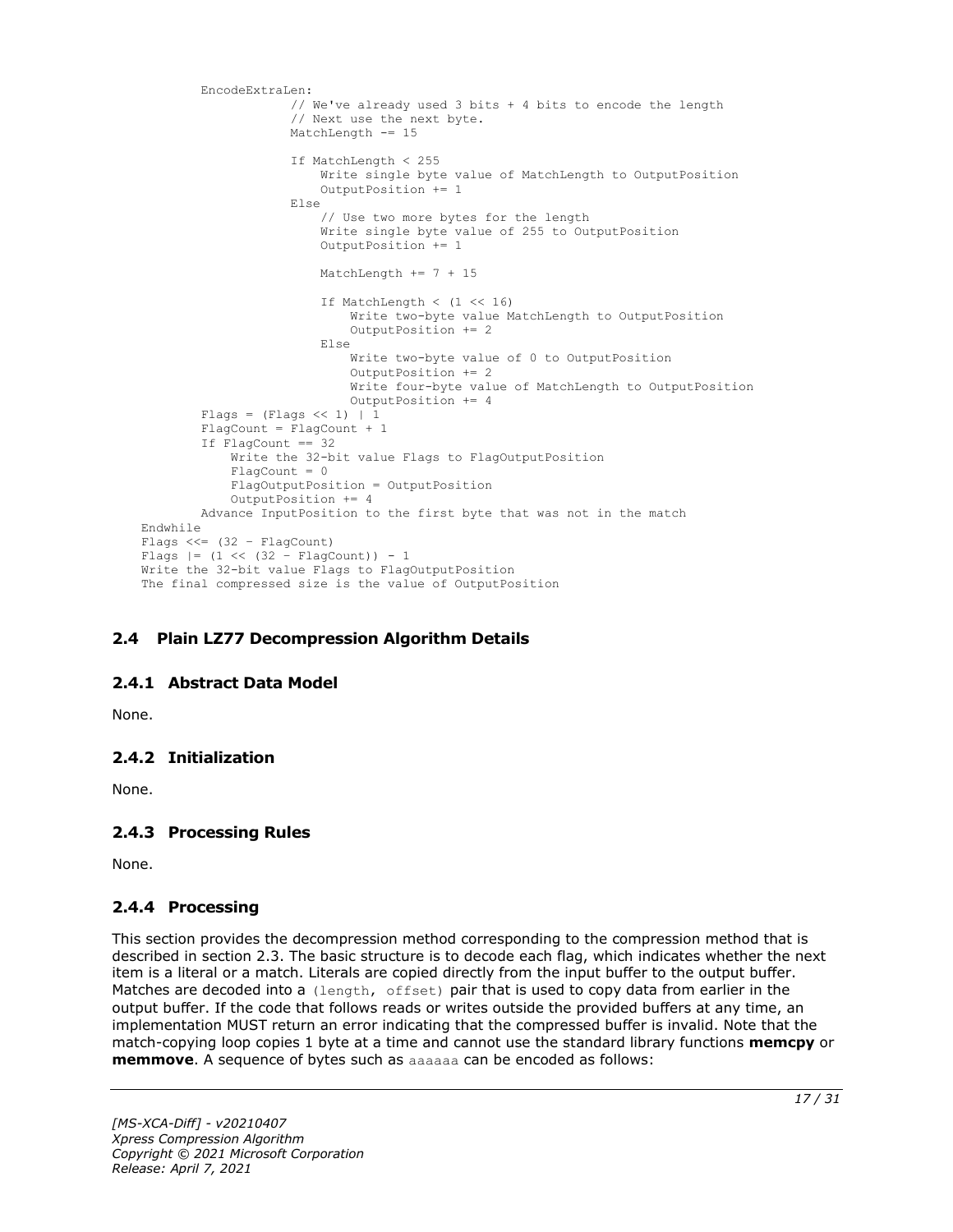[literal: "a"][match: offset=1, length=5]

The **match length** can be greater than the **match offset**, and this necessitates the 1-byte-at-a-time copying strategy shown in the following pseudocode.

```
BufferedFlags = 0
BufferedFlagCount = 0
InputPosition = 0
OutputPosition = 0
LastLengthHalfByte = 0
Loop until break instruction or error
     If BufferedFlagCount == 0
         BufferedFlags = read 4 bytes at InputPosition
         InputPosition += 4
         BufferedFlagCount = 32
     BufferedFlagCount = BufferedFlagCount – 1
     If (BufferedFlags & (1 << BufferedFlagCount)) == 0
         Copy 1 byte from InputPosition to OutputPosition. Advance both.
     Else
         If InputPosition == InputBufferSize
             Decompression is complete. Return with success.
         MatchBytes = read 2 bytes from InputPosition
         InputPosition += 2
         MatchLength = MatchBytes mod 8
        MatchOffset = (MatchBytes / 8) + 1 If MatchLength == 7
             If LastLengthHalfByte == 0
                 MatchLength = read 1 byte from InputPosition
                MatchLength = MatchLength mod 16
                LastLengthHalfByte = InputPosition
                 InputPosition += 1
             Else
                 MatchLength = read 1 byte from LastLengthHalfByte position
                MatchLength = MatchLength / 16
                 LastLengthHalfByte = 0
             If MatchLength == 15
                 MatchLength = read 1 byte from InputPosition
                 InputPosition += 1
                 If MatchLength == 255
                     MatchLength = read 2 bytes from InputPosition
                    InputPosition += 2
                    If MatchLength == 0
                         MatchLength = read 4 bytes from InputPosition
                        InputPosition += 4 bytes
                     If MatchLength < 15 + 7
                        Return error.
                    MatchLength == (15 + 7)
                 MatchLength += 15
             MatchLength += 7
         MatchLength += 3
        For i = 0 to MatchLength - 1
             Copy 1 byte from OutputBuffer[OutputPosition – MatchOffset]
             OutputPosition += 1
```
#### <span id="page-17-0"></span>**2.5 LZNT1 Algorithm Details**

The LZNT1 algorithm employs a grammar common to LZ77 variants, making use of LZ77 [UASDC] literals and matches and using the characteristic processing. The LZNT1 algorithm is comparable to the Plain LZ77 variant, which implements the features of LZ77 through a specialized buffer format as specified in section 2.3 and section 2.4. Key differences between the "plain" and LZNT1 variants include the following: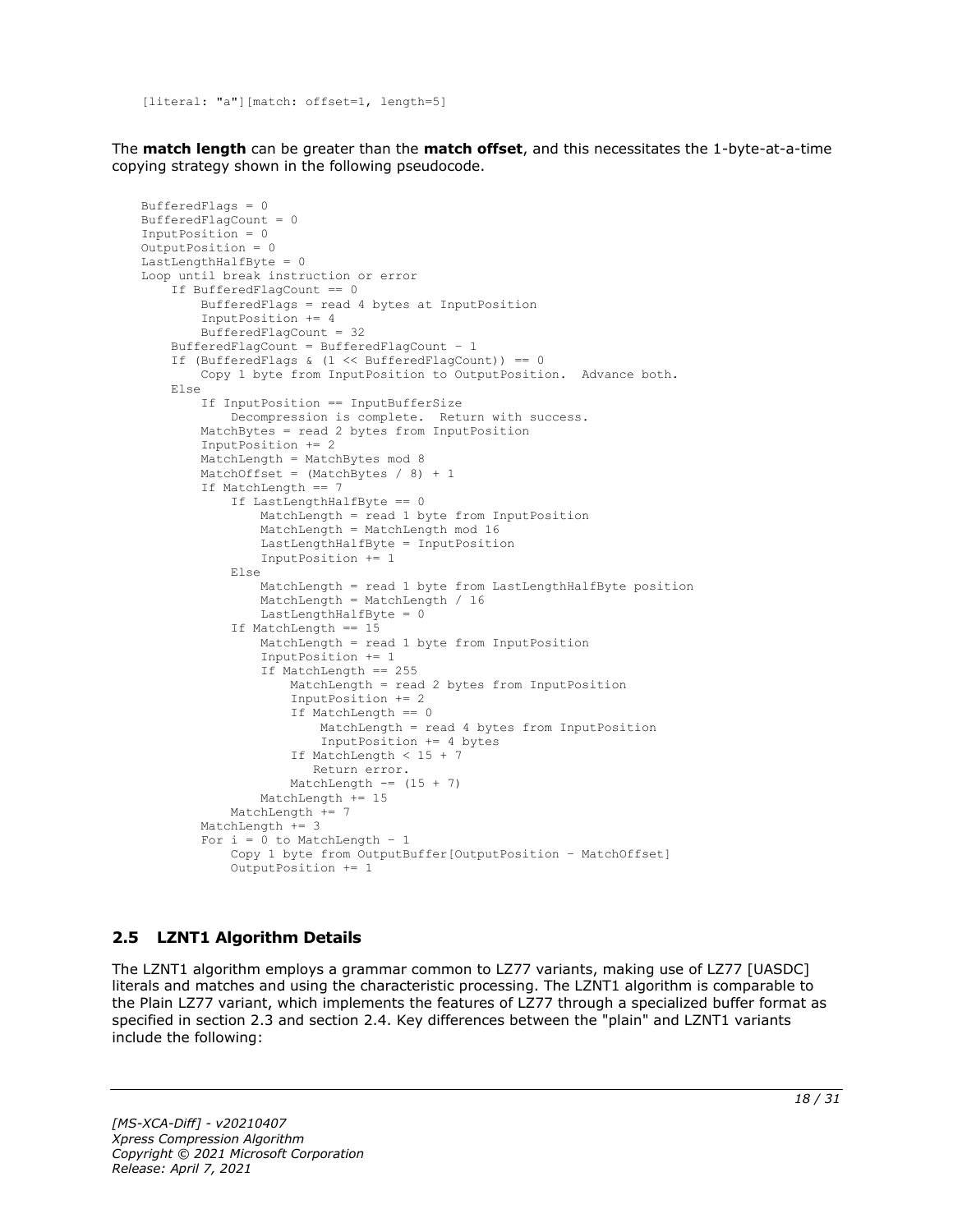- LZNT1 uses a less complex process to encode lengths.
- LZNT1 varies the number of bits used to encode length and distance, whereas the sizes of the Plain LZ77-encoded fields are fixed.
- LZNT1 groups flags in bytes; Plain LZ77 groups them in 4-byte DWORDs.
- The LZNT1 buffer is structured as a series of chunks that can be independently decompressed.

#### <span id="page-18-0"></span>**2.5.1 Abstract Data Model**

This section describes a conceptual model of possible data organization that an implementation maintains to participate in this algorithm. The described organization is provided to facilitate the explanation of how the algorithm behaves. This document does not mandate that implementations adhere to this model as long as their external behavior is consistent with that described in this document.

The following elements are specific to this algorithm.

- **Chunks:** Segments of data that are compressed, uncompressed, or that denote the end of the buffer.
- **Chunk header:** The header for a compressed or uncompressed chunk of data.
- **Flag bytes:** A bit flag whose bits, read from low order to high order, specify the formats of the data elements that follow. For example, bit 0 corresponds to the first data element, bit 1 to the second, and so on. If the bit corresponding to a data element is set, the element is a 2-byte compressed word; otherwise, it is a 1-byte literal value.
- **Flag group:** A flag byte followed by zero or more data elements, each of which is a single literal byte or a 2-byte compressed word.

### <span id="page-18-1"></span>**2.5.1.1 Buffer Format**

The LZNT1 algorithm relies on the use of a specific buffer format in its implementation of LZ77. The compression algorithm produces a buffer format of the following grammatical structure:

```
<Buffer> ::= <Chunk> <Buffer> | <Chunk>
<Chunk> ::= <Compressed_chunk> | 
             <Uncompressed_chunk> |
            End_of buffer
<Uncompressed_chunk> ::= Chunk_header Uncompressed_data
<Compressed_chunk> ::= Chunk_header <Flag_group>
<Flag_group> ::= <Flag_data> <Flag_group> | <Flag_data>
<Flag_data> ::=
    Flag byte <Data> <Data> <Data> <Data> <Data> <Data> <Data> <Data> <Data> <Data> <Data> <Data> <Data
   | Flag_byte <Data> <Data> <Data> <Data> <Data> <Data> <Data>
   | Flag_byte <Data> <Data> <Data> <Data> <Data> <Data>
   | Flag_byte <Data> <Data> <Data> <Data> <Data>
   | Flag_byte <Data> <Data> <Data> <Data>
   | Flag_byte <Data> <Data> <Data> 
   | Flag_byte <Data> <Data>
   | Flag_byte <Data> 
<Data> ::= Literal | Compressed_word
```
A compressed data buffer consists of one or more **chunks**. A chunk is either compressed, uncompressed, or it denotes the end of the buffer. If the chunk is uncompressed, it contains a **chunk header** followed by uncompressed data; if it is compressed, it contains a chunk header followed by a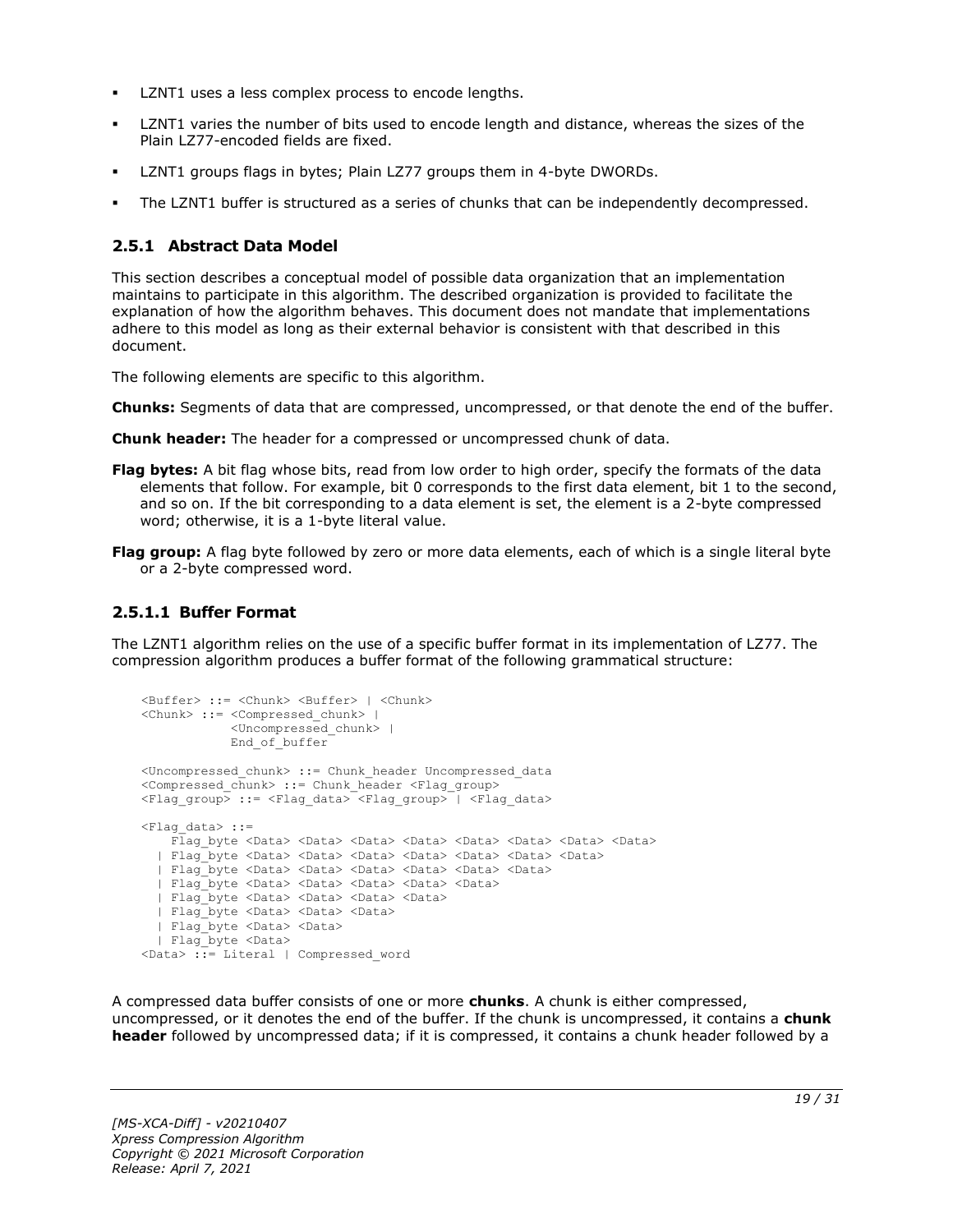series of one or more pieces of flagged data. Finally, a piece of flagged data consists of a **flag byte** that is followed by no more than 8 individual data elements.

The following sections describe the structure of each of these grammatical elements, including constraints on their usage that are not expressed in the raw grammar.

### <span id="page-19-0"></span>**2.5.1.2 Buffers and Chunks**

A compressed buffer consists of a series of one or more compressed output **chunks**. Each chunk begins with a 16-bit header.

If both bytes of the header are 0, the header is an *End\_of\_buffer* terminal that denotes the end of the compressed data stream.

Otherwise, the header MUST be formatted as follows:

- Bit 15 indicates whether the chunk contains compressed data.
- Bits  $[14:12]$  contain a signature indicating the format of the subsequent data.
- Bits [11:0] contain the size of the compressed chunk, minus three bytes.

Bit 15 indicates whether the chunk contains compressed data. If this bit is zero, the **chunk header** is followed by uncompressed literal data. If this bit is set, the next byte of the chunk is the beginning of a *Flag\_group* nonterminal that describes some compressed data.

Bits 14 down to 12 contain a signature value. This value MUST always be 3 (unless the header denotes the end of the compressed buffer).

Bits 11 down to 0 contain the size of the compressed chunk minus three bytes. This size otherwise includes the size of any metadata in the chunk, including the chunk header. If the chunk is uncompressed, the total amount of uncompressed data therein can be computed by adding 1 to this value (adding 3 bytes to get the total chunk size, then subtracting 2 bytes to account for the chunk header).

The *End* of buffer character is not required to terminate the compressed buffer. The character is used, however, if space allows. For example, given 20 kilobytes (KB) of uncompressed data and a 10 KB buffer to contain the compressed data, if the size of the compressed data (including metadata) is exactly 10 KB, the capacity of the buffer has been met. In such a case, the *End\_of\_buffer* terminal is not written.

Because the presence of this terminal is not guaranteed, the size of the compressed data MUST be known before data in this format is decompressed.

If an *End\_of\_buffer* terminal is added, the size of the final compressed data is considered not to include the size of the *End\_of\_buffer* terminal.

#### <span id="page-19-1"></span>**2.5.1.3 Flag Groups**

If a **chunk** is compressed, its **chunk header** is immediately followed by the first byte of a *Flag\_group* nonterminal.

A **flag group** consists of a **flag byte** followed by zero or more data elements. Each data element is either a single literal byte or a two-byte compressed word. The individual bits of a **flag byte**, taken from low-order bits to high-order bits, specify the formats of the subsequent data elements (such that bit 0 corresponds to the first data element, bit 1 to the second, and so on). If the bit corresponding to a data element is set, the element is a two-byte compressed word; otherwise, it is a one-byte literal.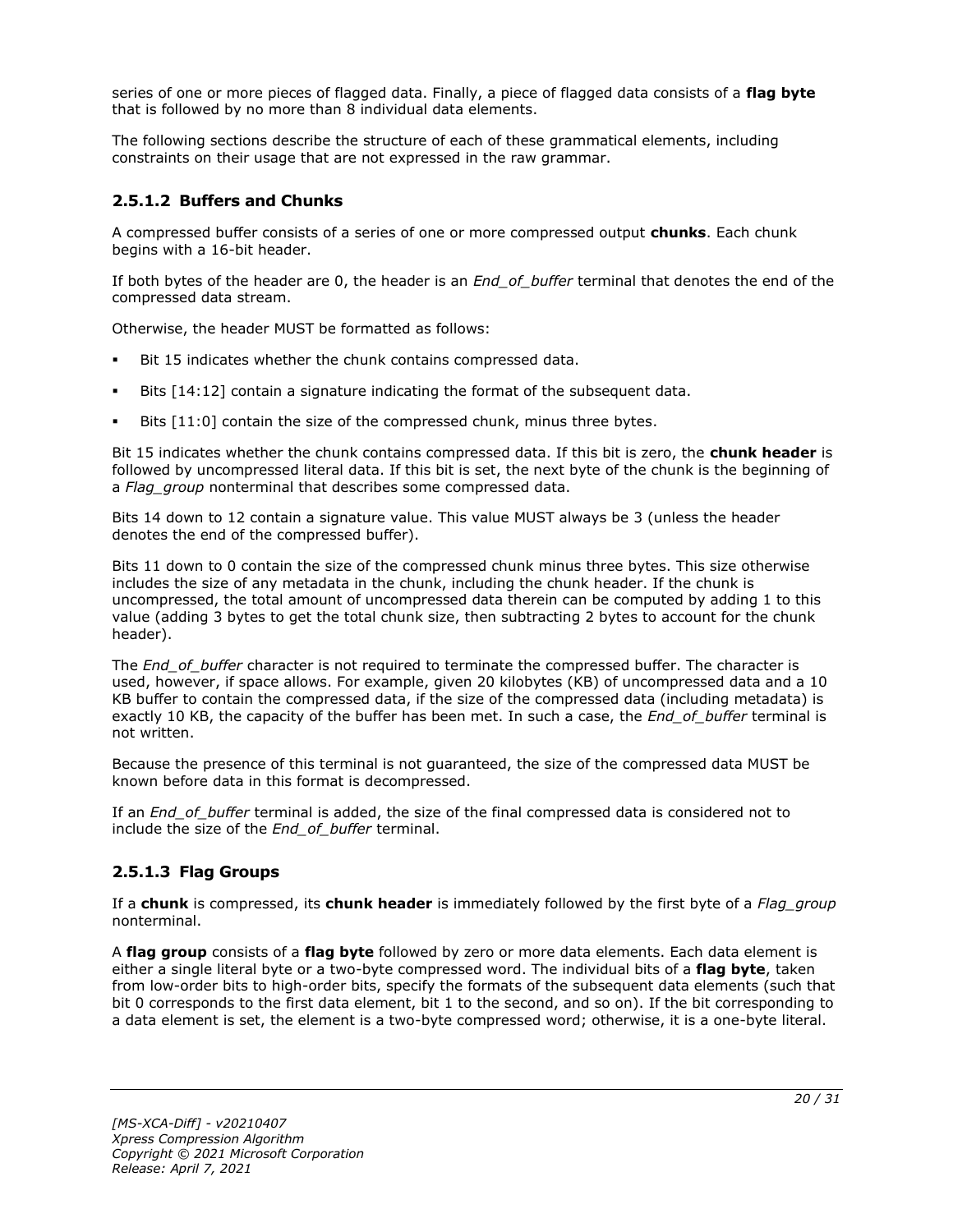#### <span id="page-20-0"></span>**2.5.1.4 Data Elements**

A data element MUST either be an uncompressed literal or a compressed word. An uncompressed literal is a byte of data that was not compressed and can therefore be treated as part of the uncompressed data stream. A compressed word is a two-byte value that contains a length and a displacement and whose format varies depending on the portion of the data that is being processed.

Each compressed word consists of a D-bit displacement in the high-order bits and an L-bit length in the low-order bits, subject to the constraints that  $4 \leq D \leq 12$ ,  $4 \leq L \leq 12$ , and  $D + L = 16$ . The displacement in a compressed word is the difference between the current location in the uncompressed data (either the current read point when compressing or the current write point when decompressing) and the location of the uncompressed data corresponding to the compressed word, minus one byte. The length is the amount of uncompressed data that can be found at the appropriate displacement, minus three bytes. While using the compressed buffers, the stored displacement must be incremented by 1 and the stored length must be incremented by 3, to get the actual displacement and length.

For example, the input data for a given compression consists of the following stream:

F F G A A G F E D D E F F E E | F F G A A G F E D D E F E D D

In this case, the data prior to the vertical bar has already been compressed. The next 12 characters of the input stream match the first 12 characters of the data that was already compressed. Moreover, the distance from the current input pointer to the start of this matching string is 15 characters. This can be described by the  $\langle$ displacement, length> pair of  $\langle$ 15, 12>.

Decompression of this data produces the first portion of the input stream:

F F G A A G F E D D E F F E E |

The next data element is a <15,  $12$ > displacement-length pair. The start of the uncompressed data is 15 characters behind the last character in the already uncompressed data, and the length of the data to read is 12 characters. Decompression results in the following buffer.

F F G A A G F E D D E F F E E F F G A A G F E D D E F |

This matches the original data stream.

F F G A A G F E D D E F F E E F F G A A G F E D D E F E D D

The sizes of the displacement and length fields of a compressed word vary with the amount of uncompressed data in the current chunk that has already been processed. The format of a given compressed word is determined as follows:

Let U be the amount of uncompressed data that has already been processed in the current chunk (either the amount that has been read when compressing data or the amount that has been written when decompressing data).

Note that U depends on the offset from the start of a chunk and not the offset from the beginning of the uncompressed data.

Then let M be the largest value in  $[4...12]$  such that  $2^{M-1} < U$ , or 4 if there is no such value.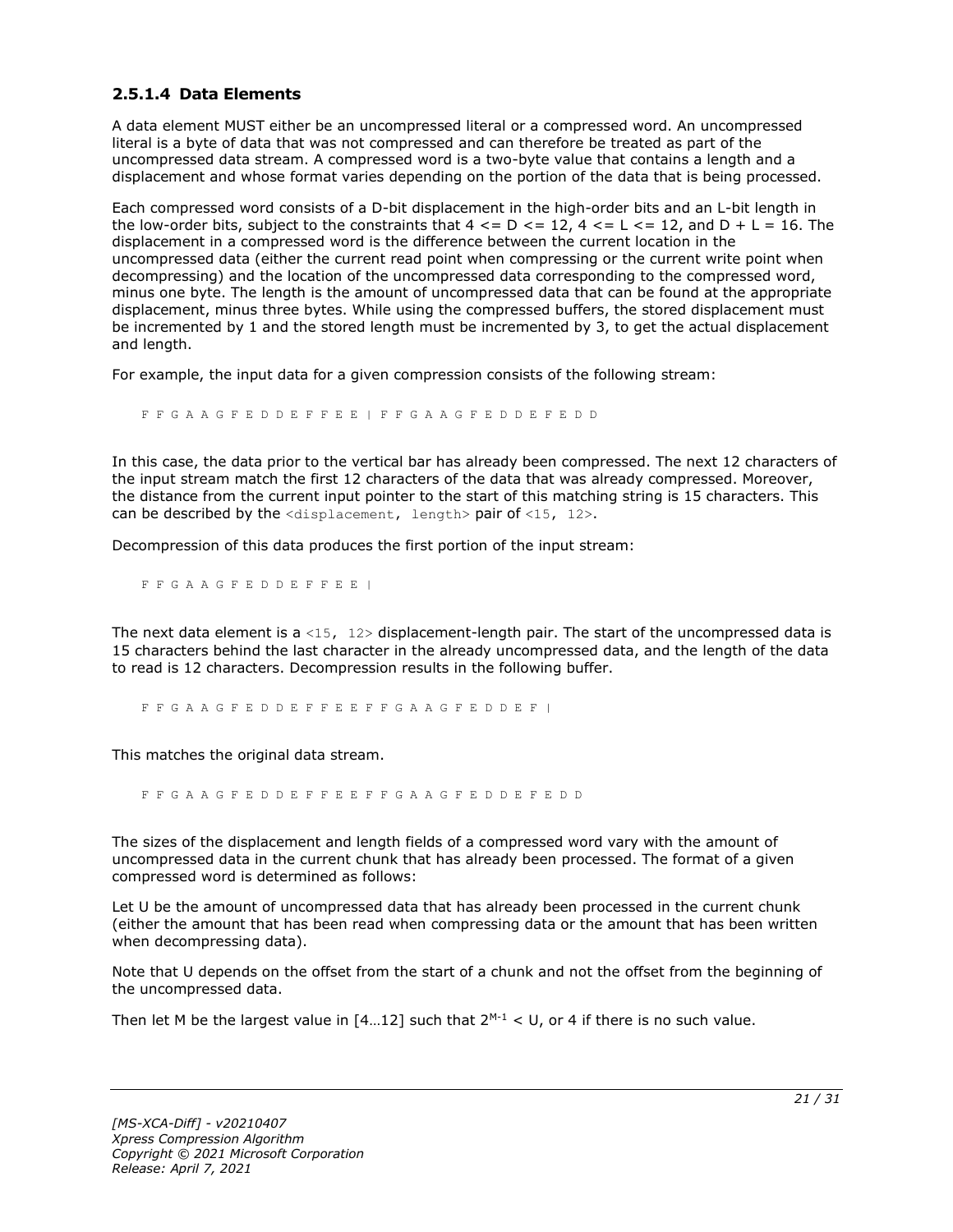A compressed word then has the format  $D = M$  and  $L = 16 - M$ , with the displacement occupying D high-order bits and the length occupying L low-order bits.

### <span id="page-21-0"></span>**2.5.2 Initialization**

None.

### <span id="page-21-1"></span>**2.5.3 Processing Rules**

Input streams are compressed in units of 4096 bytes. The process of creating a chunk is complete if at least 4096 bytes of data or the remainder of the input buffer is compressed. If the data remains in the input buffer, the processing of a new chunk is started.

Lempel-Ziv compression does not require that the entirety of the data to which a compressed word refers actually be in the uncompressed buffer when the word is processed. In other words, it is not required that (U – displacement + length < U). Therefore, when processing a compressed word, data MUST be copied from the start of the uncompressed target region to the end—that is, the byte at (U – displacement) MUST be copied first, then  $(U -$  displacement  $+ 1)$ , and so on, because the compressed word might refer to data that will be written during decompression.

Some of the bits in a flag byte might not be used. To process compressed buffers, the size of the compressed chunk that is stored in the chunk header MUST be used to determine the position of the last valid byte in the chunk. The size value MUST ignore flag bits that correspond to bytes outside the chunk.

### <span id="page-21-2"></span>**2.5.4 Processing**

For a discussion of LZ77 processing similar to that of the LZNT1 variant, see sections 2.3 and 2.4 on Plain LZ77 compression and decompression.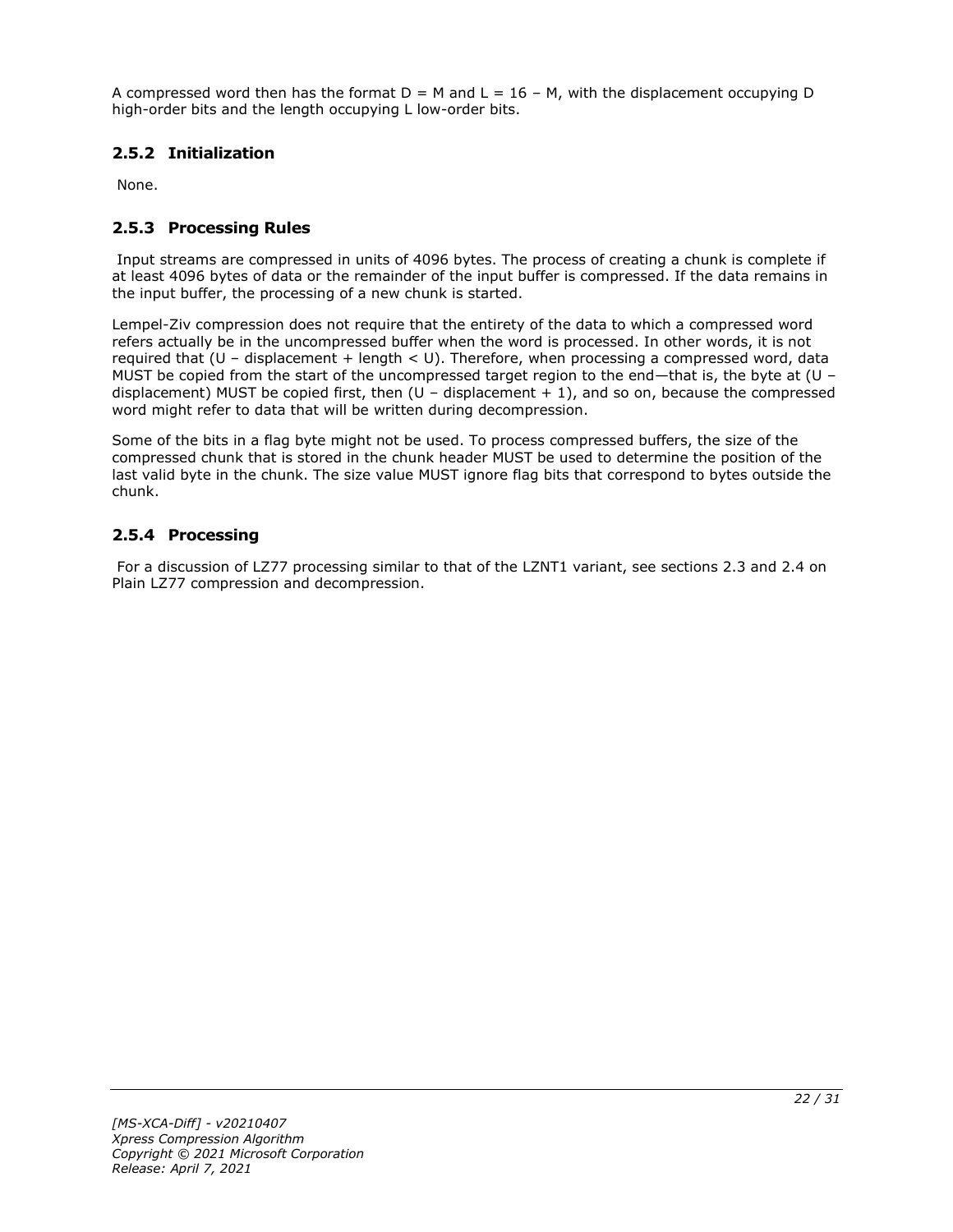## <span id="page-22-0"></span>**3 Algorithm Examples**

### <span id="page-22-1"></span>**3.1 LZ77**

With the Plain LZ77 variant of the algorithm, the uncompressed ASCII string abcdefghijklmnopgrstuvwxyz is compressed as follows, in hexadecimal.

3f 00 00 00 61 62 63 64 65 66 67 68 69 6a 6b 6c 6d 6e 6f 70 71 72 73 74 75 76 77 78 79 7a

The first 4 bytes encode the first 32 literal or match flags (in this case, 26 zero bits, representing the 26 literals to follow, then 6 one bits, because any extra flag bits are ones). The next 26 bytes are the ASCII representation of the input string.

The uncompressed input is the 300-byte ASCII string:

abcabcabcabcabcabcabcabcabcabcabcabcabcabcabcabcabcabcabcabcabcabcabcabcabcabcabcabcabcabcabc abcabcabcabcabcabcabcabcabcabcabcabcabcabcabcabcabcabcabcabcabcabcabcabcabcabcabcabcabcabcabc abcabcabcabcabcabcabcabcabcabcabcabcabcabcabcabcabcabcabcabcabcabcabcabcabcabcabcabcabcabcabc abcabcabcabcabcabcabc

In this case, using Plain LZ77, those 300 bytes are encoded as follows:

ff ff ff 1f 61 62 63 17 00 0f ff 26 01

This is the encoding of abc[match: distance =  $3$ , length = 297].

#### <span id="page-22-2"></span>**3.2 LZ77+Huffman**

The uncompressed ASCII string abcdefghijklmnopqrstuvwxyz is compressed as a sequence of literals, as follows, in hexadecimal.

00 00 00 00 00 00 00 00 00 00 00 00 00 00 00 00 00 00 00 00 00 00 00 00 00 00 00 00 00 00 00 00 00 00 00 00 00 00 00 00 00 00 00 00 00 00 00 00 50 55 55 55 55 55 55 55 55 55 55 45 44 04 00 00 00 00 00 00 00 00 00 00 00 00 00 00 00 00 00 00 00 00 00 00 00 00 00 00 00 00 00 00 00 00 00 00 00 00 00 00 00 00 00 00 00 00 00 00 00 00 00 00 00 00 00 00 00 00 00 00 00 00 00 00 00 00 00 00 04 00 00 00 00 00 00 00 00 00 00 00 00 00 00 00 00 00 00 00 00 00 00 00 00 00 00 00 00 00 00 00 00 00 00 00 00 00 00 00 00 00 00 00 00 00 00 00 00 00 00 00 00 00 00 00 00 00 00 00 00 00 00 00 00 00 00 00 00 00 00 00 00 00 00 00 00 00 00 00 00 00 00 00 00 00 00 00 00 00 00 00 00 00 00 00 00 00 00 00 00 00 00 00 00 00 00 00 00 00 00 00 00 00 00 00 00 00 00 00 00 00 00 00 00 00 00 00 d8 52 3e d7 94 11 5b e9 19 5f f9 d6 7c df 8d 04 00 00 00 00

The first 256 bytes represent the Huffman code lengths. In this case, most of these values are zero because those symbols are not used. The few nonzero values represent the code lengths (5 bits or 4 bits in this case) of the literal symbols corresponding to the ASCII characters of the lowercase alphabet, as well as the end-of-file (EOF) symbol (symbols index 256). The last few bytes in the buffer are the Huffman encoding of the string abcdefghijklmnopqrstuvwxyz[EOF].

The uncompressed data is the following 300-byte ASCII string:

abcabcabcabcabcabcabcabcabcabcabcabcabcabcabcabcabcabcabcabcabcabcabcabcabcabcabcabcabcabcabc abcabcabcabcabcabcabcabcabcabcabcabcabcabcabcabcabcabcabcabcabcabcabcabcabcabcabcabcabcabcabc abcabcabcabcabcabcabcabcabcabcabcabcabcabcabcabcabcabcabcabcabcabcabcabcabcabcabcabcabcabcabc abcabcabcabcabcabcabc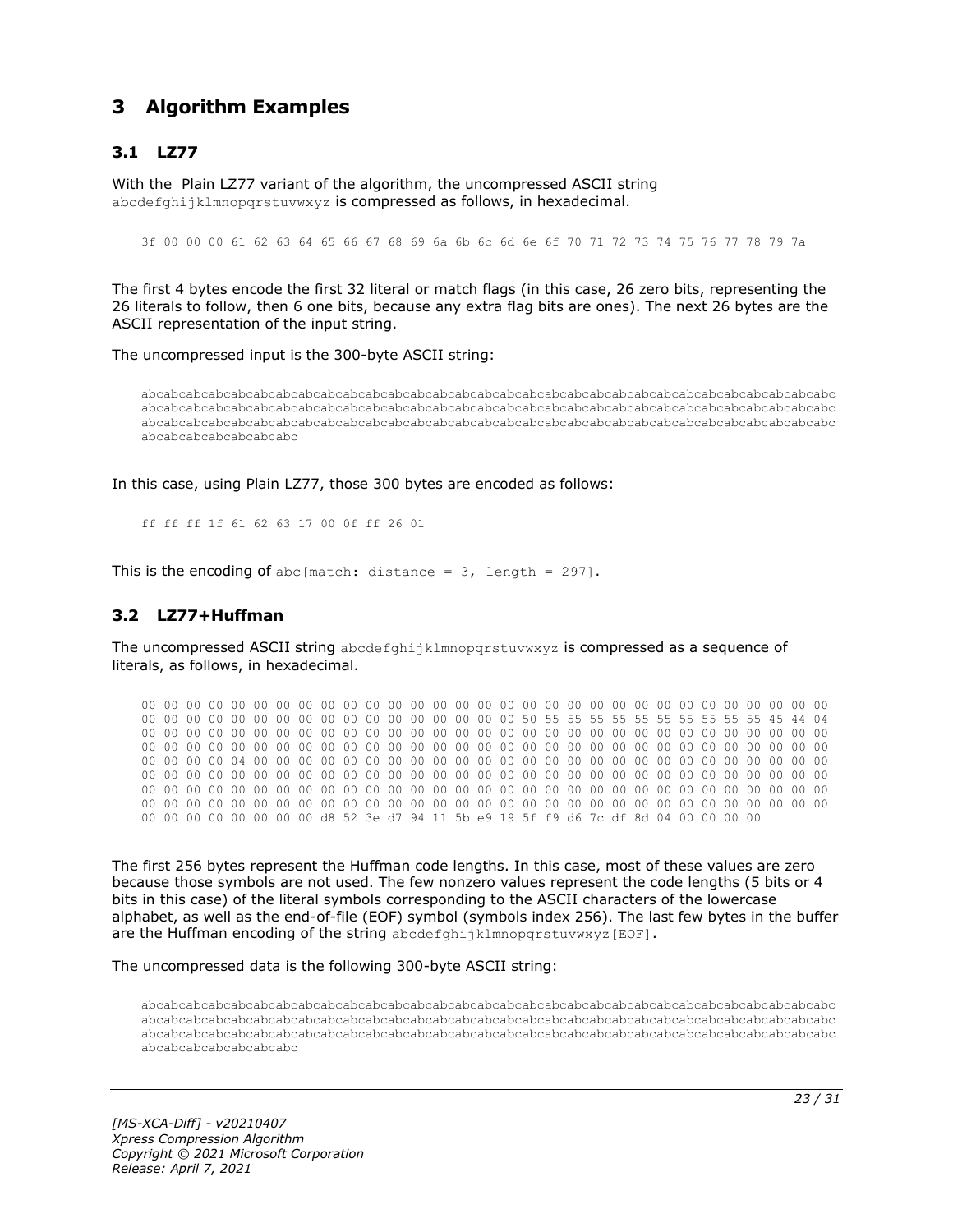#### The LZ77+Huffman algorithm encodes it as follows:

00 00 00 00 00 00 00 00 00 00 00 00 00 00 00 00 00 00 00 00 00 00 00 00 00 00 00 00 00 00 00 00 00 00 00 00 00 00 00 00 00 00 00 00 00 00 00 00 30 23 00 00 00 00 00 00 00 00 00 00 00 00 00 00 00 00 00 00 00 00 00 00 00 00 00 00 00 00 00 00 00 00 00 00 00 00 00 00 00 00 00 00 00 00 00 00 00 00 00 00 00 00 00 00 00 00 00 00 00 00 00 00 00 00 00 00 00 00 00 00 00 00 00 00 00 00 00 00 02 00 00 00 00 00 00 00 00 00 00 00 00 00 00 20 00 00 00 00 00 00 00 00 00 00 00 00 00 00 00 00 00 00 00 00 00 00 00 00 00 00 00 00 00 00 00 00 00 00 00 00 00 00 00 00 00 00 00 00 00 00 00 00 00 00 00 00 00 00 00 00 00 00 00 00 00 00 00 00 00 00 00 00 00 00 00 00 00 00 00 00 00 00 00 00 00 00 00 00 00 00 00 00 00 00 00 00 00 00 00 00 00 00 00 00 00 00 00 00 00 00 00 00 00 00 00 00 a8 dc 00 00 ff 26 01

The first 256 bytes are the Huffman code lengths. The nonzero symbols are the literals 'a', 'b', and 'c'; the EOF symbol; and one match symbol. The last few bytes encode  $abc[match: distance=3,$ length=297][EOF]. This example illustrates how long match lengths are encoded. In the last bytes of the compressed data, note the calculation  $0x126 = 294 = 297 - 3$ . Because it is the minimum match length, 3 is subtracted from each match length before it is encoded.

#### <span id="page-23-0"></span>**3.3 LZNT1**

The following shows an example of LZ77 compression in which the compressed word references data that is not wholly contained in the uncompressed buffer at the time when the word is processed. In this scenario, the compressed word is processed by copying data from the start of the uncompressed target region to the end.

The following ANSI string, including the terminal NUL, is 142 bytes in length.

F# F# G A A G F# E D D E F# F# E E F# F# G A A G F# E D D E F# E D D E E F# D E F# G F# D E F# G F# E D E A F# F# G A A G F# E D D E F# E D D

The algorithm, using the standard compression engine, produces the following hexadecimal output with a length of 59 bytes.

| 0x00000000: 38 b0 88 46 23 20 00 20 |  |  |  |  |
|-------------------------------------|--|--|--|--|
| 0x00000008: 47 20 41 00 10 a2 47 01 |  |  |  |  |
| 0x00000010: a0 45 20 44 00 08 45 01 |  |  |  |  |
| 0x00000018: 50 79 00 c0 45 20 05 24 |  |  |  |  |
|                                     |  |  |  |  |
| 0x00000020: 13 88 05 b4 02 4a 44 ef |  |  |  |  |
| 0x00000028: 03 58 02 8c 09 16 01 48 |  |  |  |  |
| 0x00000030: 45 00 be 00 9e 00 04 01 |  |  |  |  |

The compressed data is contained in a single chunk. The chunk header, interpreted as a 16-bit value, is 0xB038. Bit 15 is 1, so the chunk is compressed; bits 14 through 12 are the correct signature value (3); and bits 11 through 0 are decimal 56, so the chunk is 59 bytes in size.

The next byte, 0x88, is a flag byte. Bits 0, 1, and 2 of this byte are clear, so the next 3 bytes are not compressed. They are 0x46 ('F'), 0x23 ('#'), and 0x20 (a space). The output stream now contains "F# ".

Bit 3 of the flag byte is set, however, so the next two bytes are part of a compressed word; in this case, that word is 0x2000. Here, the offset from the start of the uncompressed data, U, is 3 bytes; there is no value M such that M  $>= 4$  and  $2^{M-1} < U$ , so the compressed word has 4 bits of displacement and 12 bits of length. The stored displacement is 2 (0010) and the stored length is 0 (0000 0000 0000); the actual displacement is 3 (2 + 1 = 3) and the length is 3 (0 + 3 = 3). The next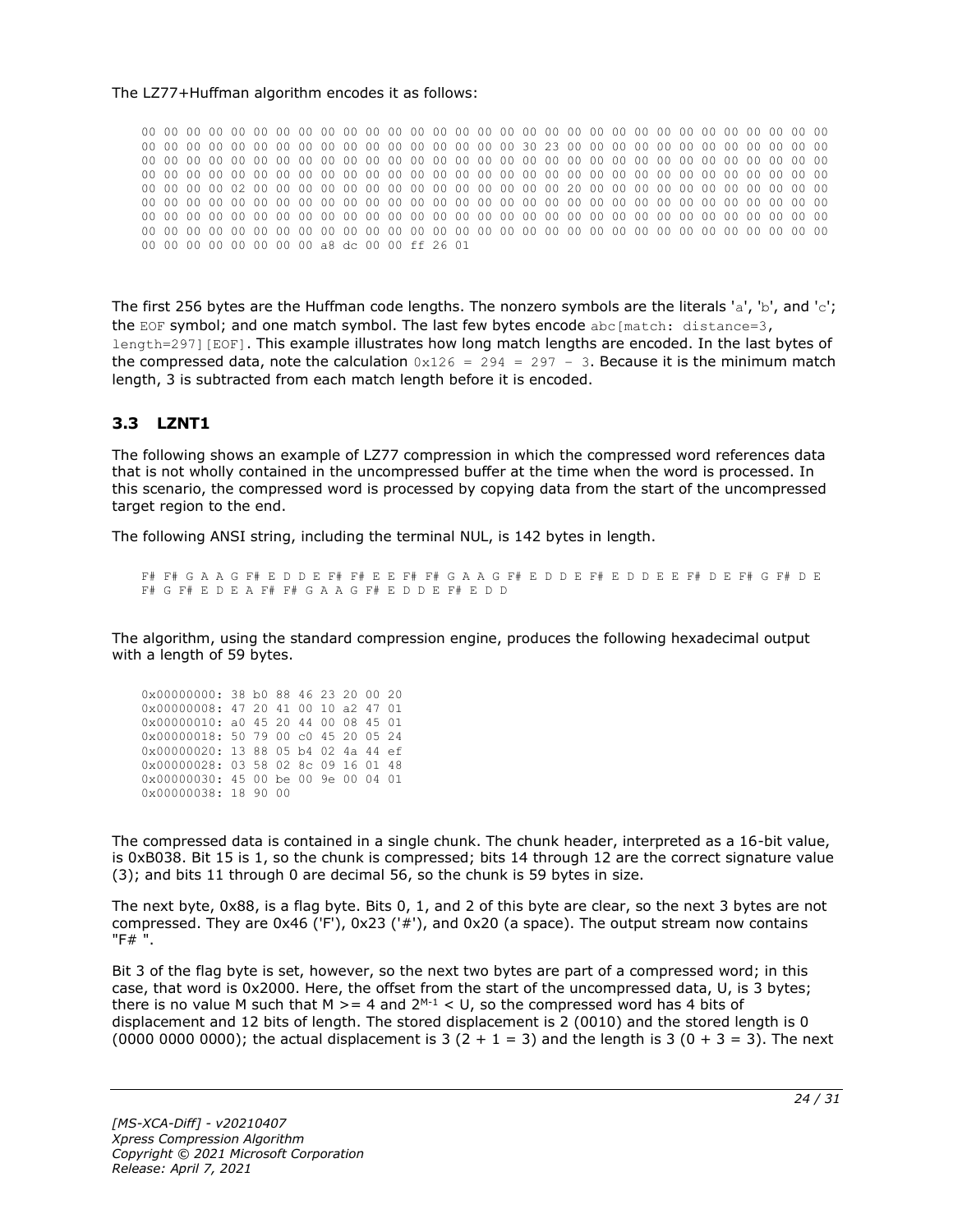3 characters of uncompressed data are "F# ", which results in an uncompressed string of length 6: "F# F# ".

Bits 4 through 6 of the flag byte are clear, so the next three bytes are literals: 0x47 ('G'), 0x20 (a space), and 0x41 ('A'). The string is now "F# F# G A". Bit 7 is set, so the next two bytes are a compressed word, 0x1000. The offset from the start of the chunk is 9 bytes, so the compressed word once again has 4 bits of displacement and 12 bits of length. The stored displacement is 1 (0001) and the stored length is 0 (0000 0000 0000); thus, the final displacement is 2 (1 + 1 = 2) and the final length is  $3(0 + 3 = 3)$ .

This is a case in which the current uncompressed length (9 bytes) minus the displacement plus the length (10 bytes) actually exceeds the amount of uncompressed data, so character-by-character copying from the beginning of the displaced region is important. The first character is a space, so the string is "F# F# G A "; the next character is an A, resulting in "F# F# G A A"; and the next is the space that was just written, resulting in "F# F# G A A ".

The rest of the decompression proceeds similarly.

The final flag byte is located at offset 0x37. This is the 56th byte of compressed data; only three bytes remain. The flag byte is 0x01, so the next two bytes are a single compressed word. The final byte is a literal value, 0x00. The remainder of the flag byte is ignored because no data remains in the buffer.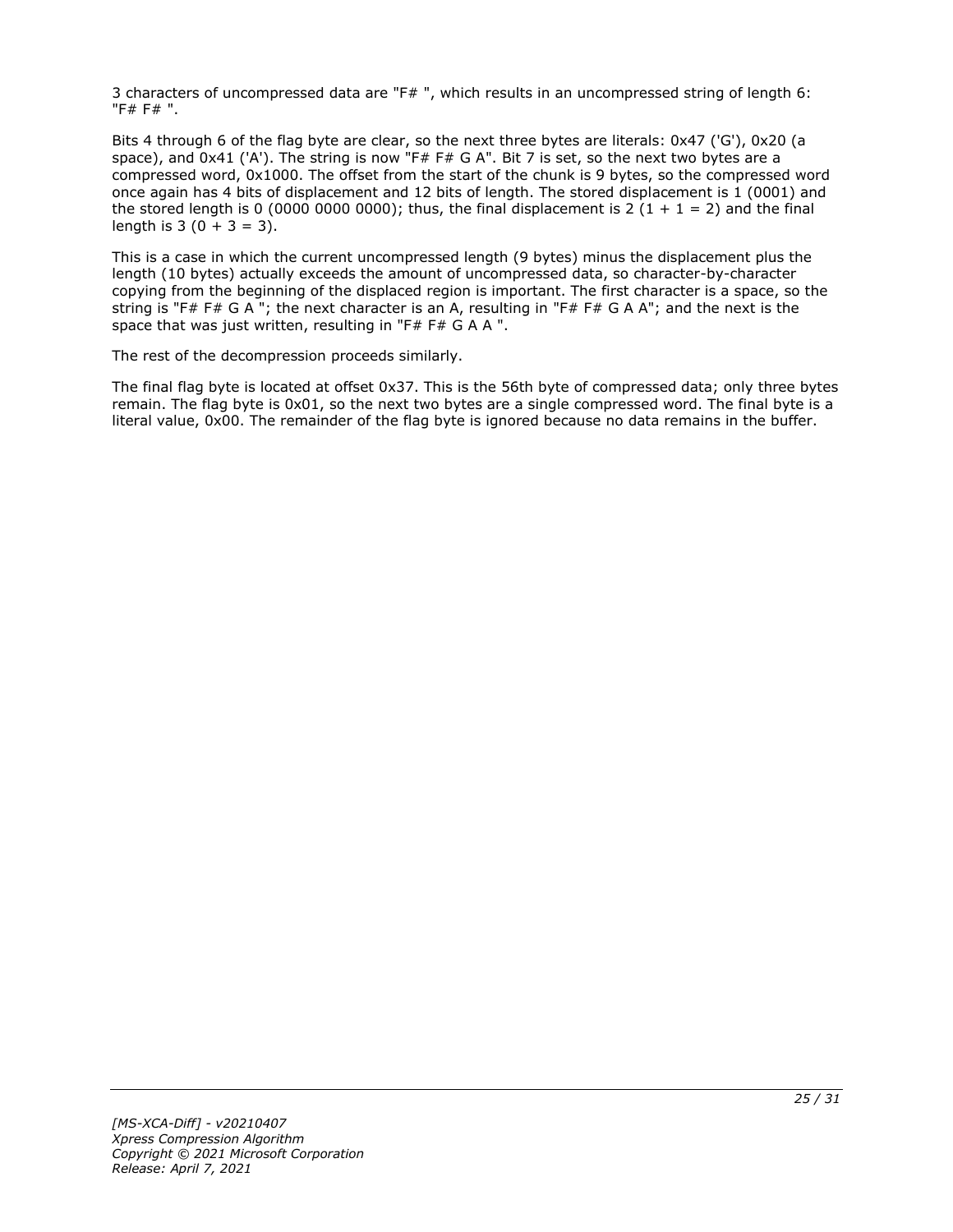# <span id="page-25-0"></span>**4 Security**

### <span id="page-25-1"></span>**4.1 Security Considerations for Implementers**

Implementers of the decompression method need to ensure that their code fails correctly on invalid input instead of overwriting memory locations outside the caller's output buffer. Implementers need to assume that the input buffer could be corrupted or might be maliciously constructed to cause the decompression function to read or write outside the buffers it is provided. A particularly subtle case involves guarding against integer/pointer overflow bugs when the input buffer contains long match lengths.

#### <span id="page-25-2"></span>**4.2 Index of Security Parameters**

None.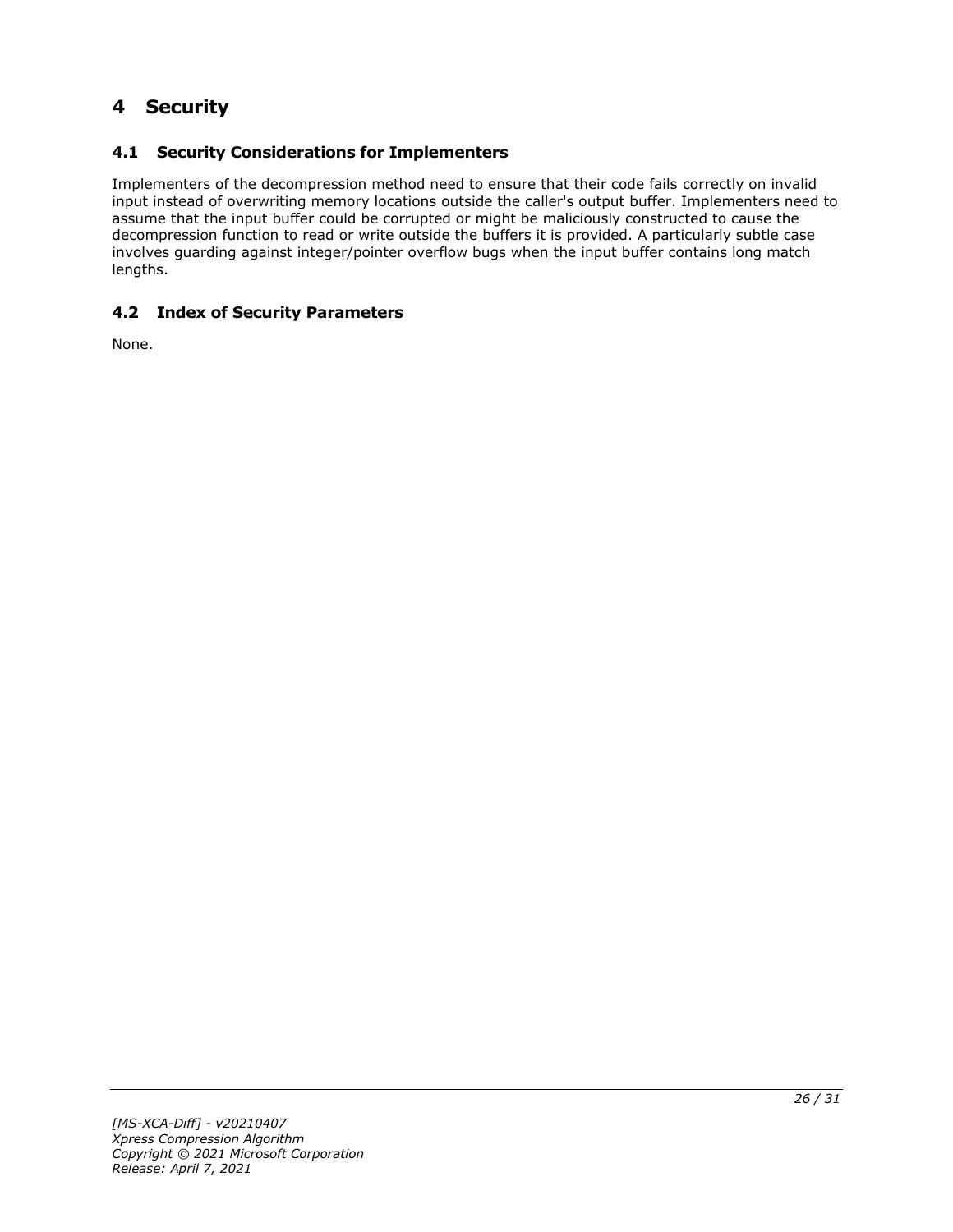# <span id="page-26-0"></span>**5 (Updated Section) Appendix A: Product Behavior**

The information in this specification is applicable to the following Microsoft products or supplemental software. References to product versions include updates to those products.

- Windows 2000 operating system
- Windows XP operating system
- Windows Server 2003 operating system
- Windows Server 2003 R2 operating system
- Windows Vista operating system
- Windows Server 2008 operating system
- Windows 7 operating system
- Windows Server 2008 R2 operating system
- Windows 8 operating system
- Windows Server 2012 operating system
- Windows 10 operating system
- Windows Server 2016 operating system
- Windows Server operating system
- Windows Server 2019 operating system

#### Windows Server 2022 operating system

Exceptions, if any, are noted in this section. If an update version, service pack or Knowledge Base (KB) number appears with a product name, the behavior changed in that update. The new behavior also applies to subsequent updates unless otherwise specified. If a product edition appears with the product version, behavior is different in that product edition.

Unless otherwise specified, any statement of optional behavior in this specification that is prescribed using the terms "SHOULD" or "SHOULD NOT" implies product behavior in accordance with the SHOULD or SHOULD NOT prescription. Unless otherwise specified, the term "MAY" implies that the product does not follow the prescription.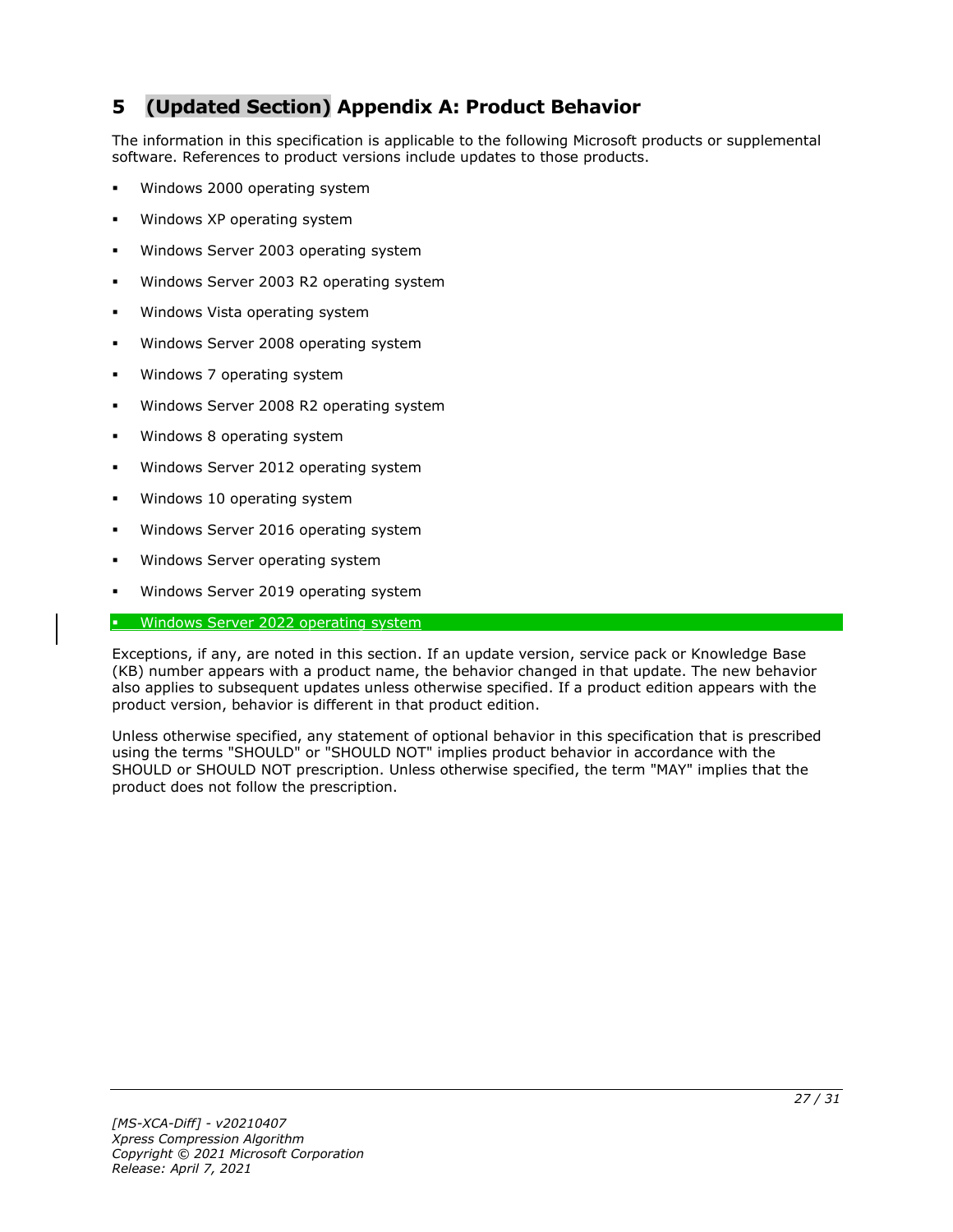# <span id="page-27-0"></span>**6 Change Tracking**

This section identifies changes that were made to this document since the last release. Changes are classified as Major, Minor, or None.

The revision class **Major** means that the technical content in the document was significantly revised. Major changes affect protocol interoperability or implementation. Examples of major changes are:

- A document revision that incorporates changes to interoperability requirements.
- A document revision that captures changes to protocol functionality.

The revision class **Minor** means that the meaning of the technical content was clarified. Minor changes do not affect protocol interoperability or implementation. Examples of minor changes are updates to clarify ambiguity at the sentence, paragraph, or table level.

The revision class **None** means that no new technical changes were introduced. Minor editorial and formatting changes may have been made, but the relevant technical content is identical to the last released version.

The changes made to this document are listed in the following table. For more information, please contact dochelp@microsoft.com.

| <b>Section</b> | <b>Description</b>                                                                   | <b>Revision class</b> |
|----------------|--------------------------------------------------------------------------------------|-----------------------|
|                | 5 Appendix A: Product Behavior   Updated for this version of Windows Server.   Major |                       |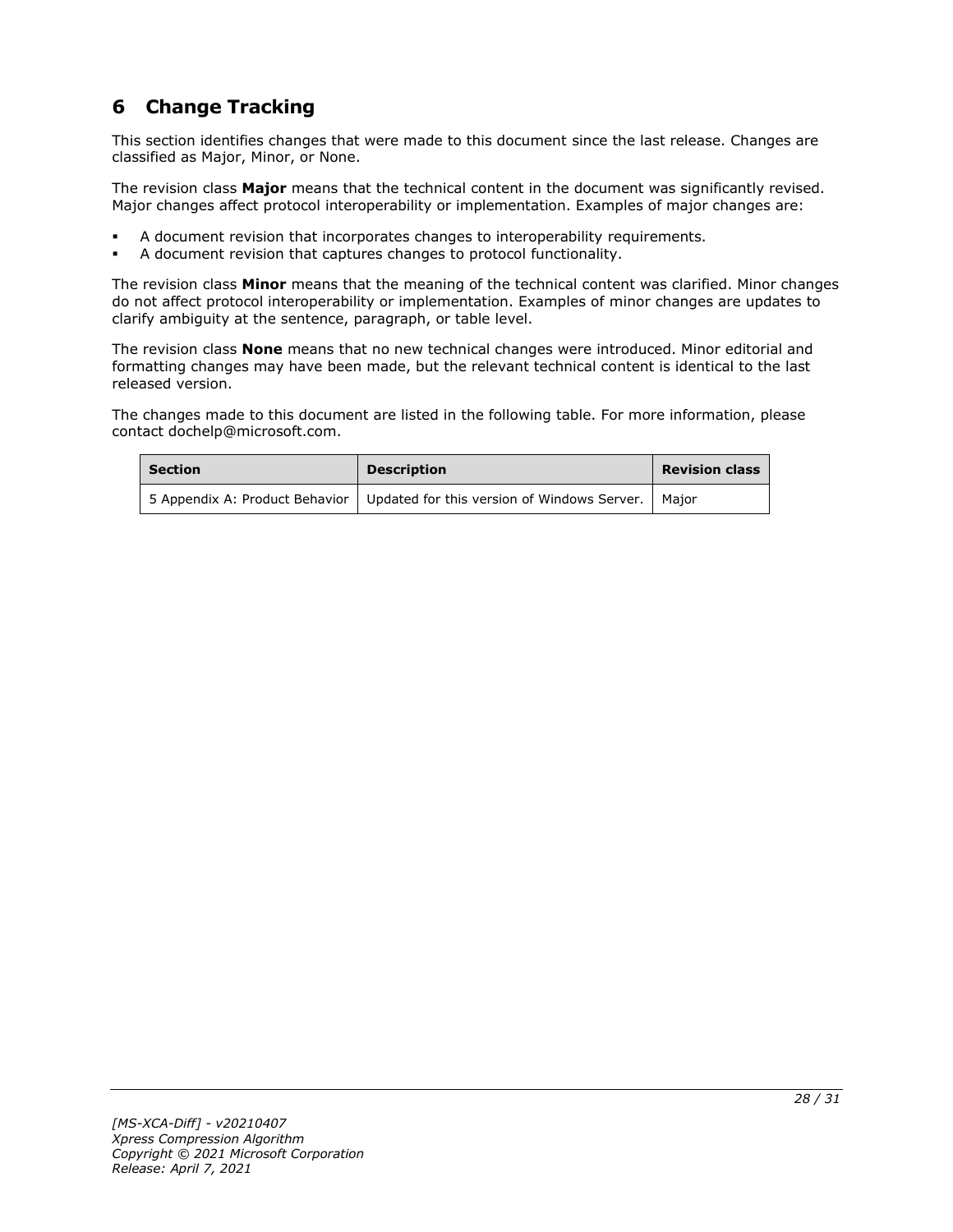#### <span id="page-28-0"></span>**Index**  $\overline{\mathbf{z}}$

#### A

Abstract data model LZ77+Huffman compression algorithm 7 LZNT1 19 plain LZ77 compression algorithm 15 plain LZ77 decompression algorithm 17 Applicability 6

#### **C**

Change tracking 28

#### **D**

Data model - abstract LZ77+Huffman compression algorithm 7 LZ77+Huffman decompression algorithm 13 plain LZ77 compression algorithm 15 plain LZ77 decompression algorithm 17

#### **E**

Examples LZ77 23 LZ77+Huffman 23 LZNT1 24

#### **G**

Glossary 5

#### **I**

Implementer - security considerations 26 Index of security parameters 26 Informative references 6 Initialization LZ77+Huffman compression algorithm 7 LZ77+Huffman decompression algorithm 13 LZNT1 22 plain LZ77 compression algorithm 15 plain LZ77 decompression algorithm 17 Introduction 5

#### **L**

**7 Index**<br>
Abstract data model<br>
LZ77+Huffman com<br>
LZ77+Huffman com<br>
plain LZ77 compress<br>
plain LZ77 decompre<br>
Applicability 6<br> **C**<br>
Change tracking 28<br> **D**<br>
Data model - abstract<br>
LZ77+Huffman decompress<br>
plain LZ77 comp LZ77 example 23 LZ77+Huffman Compression overview 7 LZ77+Huffman compression algorithm abstract data model 7 initialization 7 overview 7 phases final encoding 11 Huffman code construction 10 LZ77 7 processing rules 7 LZ77+Huffman decompression algorithm abstract data model 13

*[MS -XCA -Diff] - v20210407 Xpress Compression Algorithm Copyright © 2021 Microsoft Corporation* Release: April 7, 2021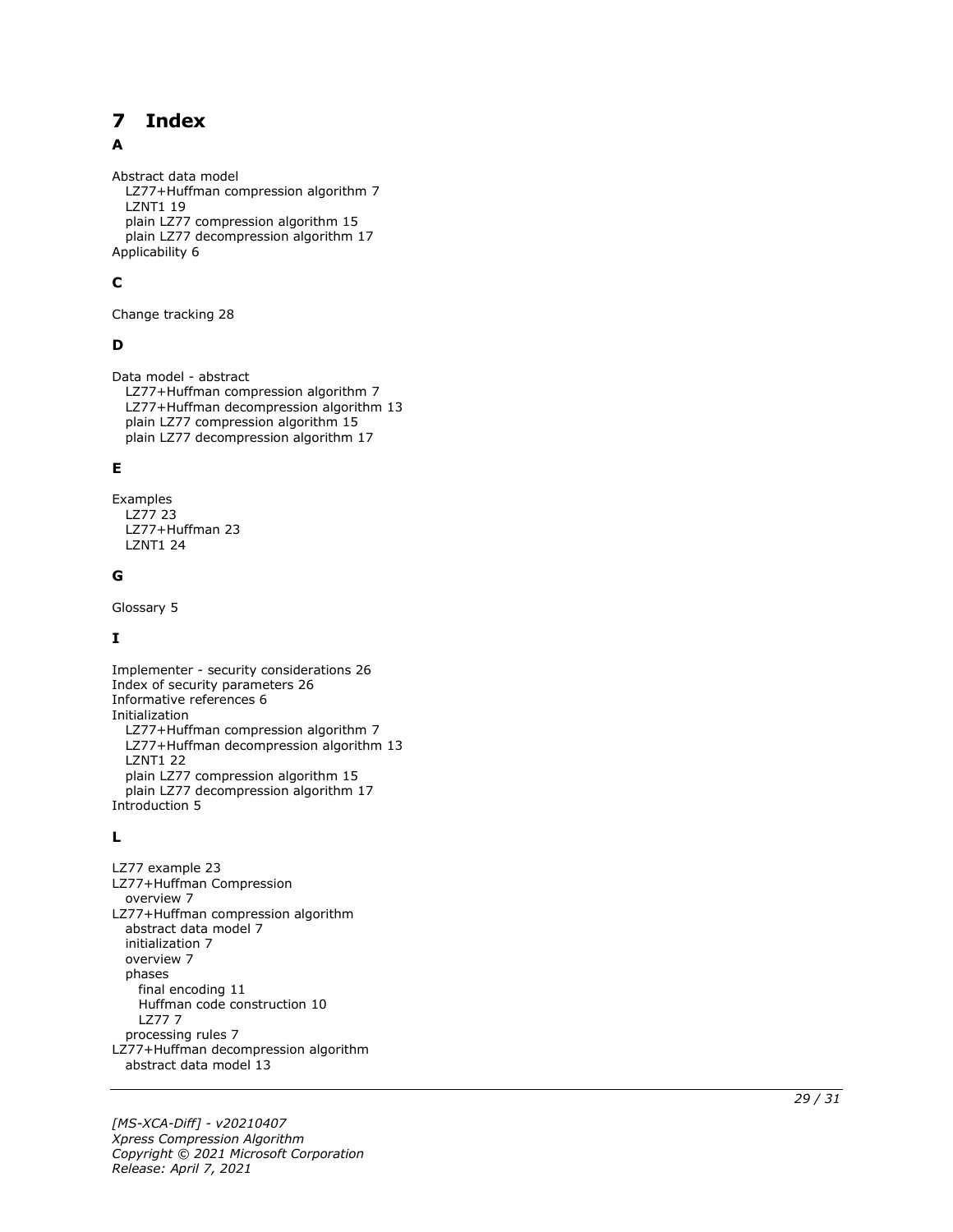initialization 13 processing 14 processing rules 13 LZ77+Huffman example 23 LZNT1 algorithm abstract data model 19 LZNT1 algorithm buffer format 19 LZNT1 algorithm details 18 LZNT1 algorithm initialization 22 LZNT1 algorithm processing 22 LZNT1 algorithm processing rules 22 LZNT1 example 24

#### **N**

Normative references 5

#### **O**

Overview (synopsis) 6

#### **P**

Parameters - security index 26 Phases - LZ77+Huffman compression algorithm final encoding 11 Huffman code construction 10 LZ77 7 Plain LZ77 compression algorithm abstract data model 15 initialization 15 processing 16 processing rules 15 Plain LZ77 decompression algorithm abstract data model 17 initialization 17 processing 17 processing rules 17 Processing LZ77+Huffman decompression algorithm 14 LZNT1 22 plain LZ77 compression algorithm 16 plain LZ77 decompression algorithm 17 Processing rules LZ77+Huffman compression algorithm 7 LZ77+Huffman decompression algorithm 13 LZNT1 22 plain LZ77 compression algorithm 15 plain LZ77 decompression algorithm 17 Product behavior 27

#### **R**

References informative 6 normative 5 Relationship to protocols and other algorithms 6

#### **S**

**Security**  implementer considerations 26 parameter index 26 Standards assignments 6

*[MS -XCA -Diff] - v20210407 Xpress Compression Algorithm Copyright © 2021 Microsoft Corporation Release: April 7, 2021*